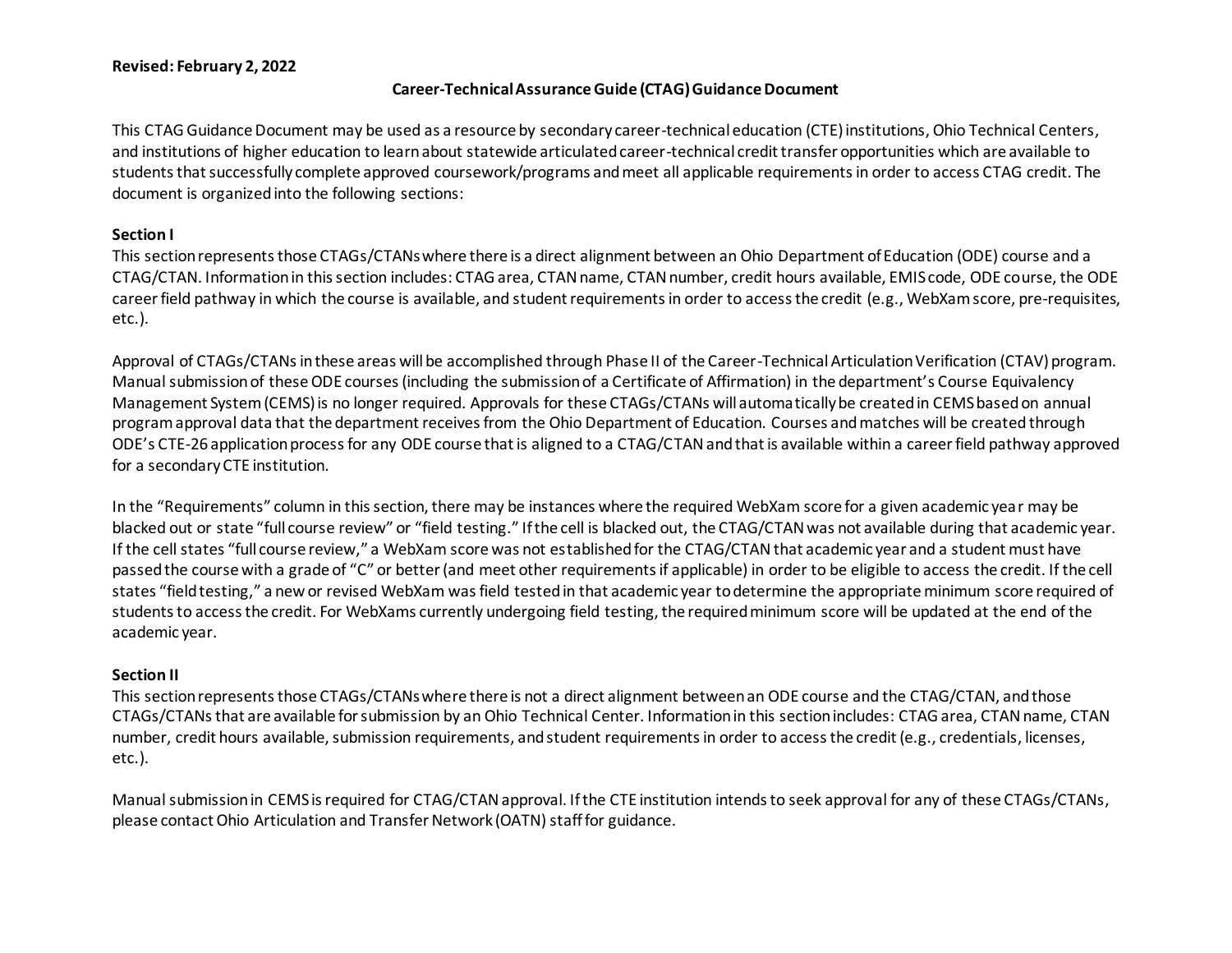#### **Section III**

This section represents those CTAGs/CTANs that are currently under revision or inactive. Institutions will not be able to make submissionsfor approval for these CTAGs/CTANs at this time. However, students may still be eligible to access credit for the CTAGs/CTANs listed in this section provided they met all applicable requirements during the academic years listed.

Institutions may view current CTAG/CTAN approvals on the department's [Course Reporting System site.](https://reports-cems.transfercredit.ohio.gov/pg_1?:::::) Secondary CTE institutions should note the following changes in the Course Reporting System for ODE courses that directly align to a CTAG/CTAN as a result of Phase II of CTAV:

- CTAG/CTAN approvals may appear for ODE courses that are not currently offered by the institution. As previously mentioned under Section I above, an approval will be created in CEMS through ODE's CTE-26 application process for an ODE course that aligns to a CTAG/CTAN and is available in a career field pathway that has been approved.
- Approved locations may appear for the CTE institution where an ODE course may not be currently offered. This is the result of district/location relationship and program approval data that is received from ODE.
- An approval that was once associated with a compact name may now be associated with the actual school district that participates in the compact and has CTE-26 approval from ODE. A list of compact/district/school participants may be viewed [here.](https://www.ohiohighered.org/sites/ohiohighered.org/files/uploads/transfer/CT2/Compacts%20Name%20Crossover.pdf)
- An expiration term of SP2019 may be listed for an approval of an ODE course that directly aligns to a CTAG/CTAN. This date aligns with annual program approval data received from ODE for a given academic year. Phase II was initially implemented using program approval data from the 2017, 2018, and 2019 academic years. The 2019 expiration term includes students that completed coursework through the 2018-2019 school year. AY20 program approval data will be received and uploaded into CEMS in early 2020, at which time the expiration term for these courses will be updated to SP2020; these data will include students completing coursework through the 2019- 2020 school year. The expiration term will be updated annually as subsequent program approval data is received.

Questions about this document or CTAGs in general may be directed to the following OATN staffmembers:

Ben Parrot Nikki Wearly

[bparrot@highered.ohio.gov](mailto:bparrot@highered.ohio.gov) [nwearly@highered.ohio.gov](mailto:nwearly@highered.ohio.gov)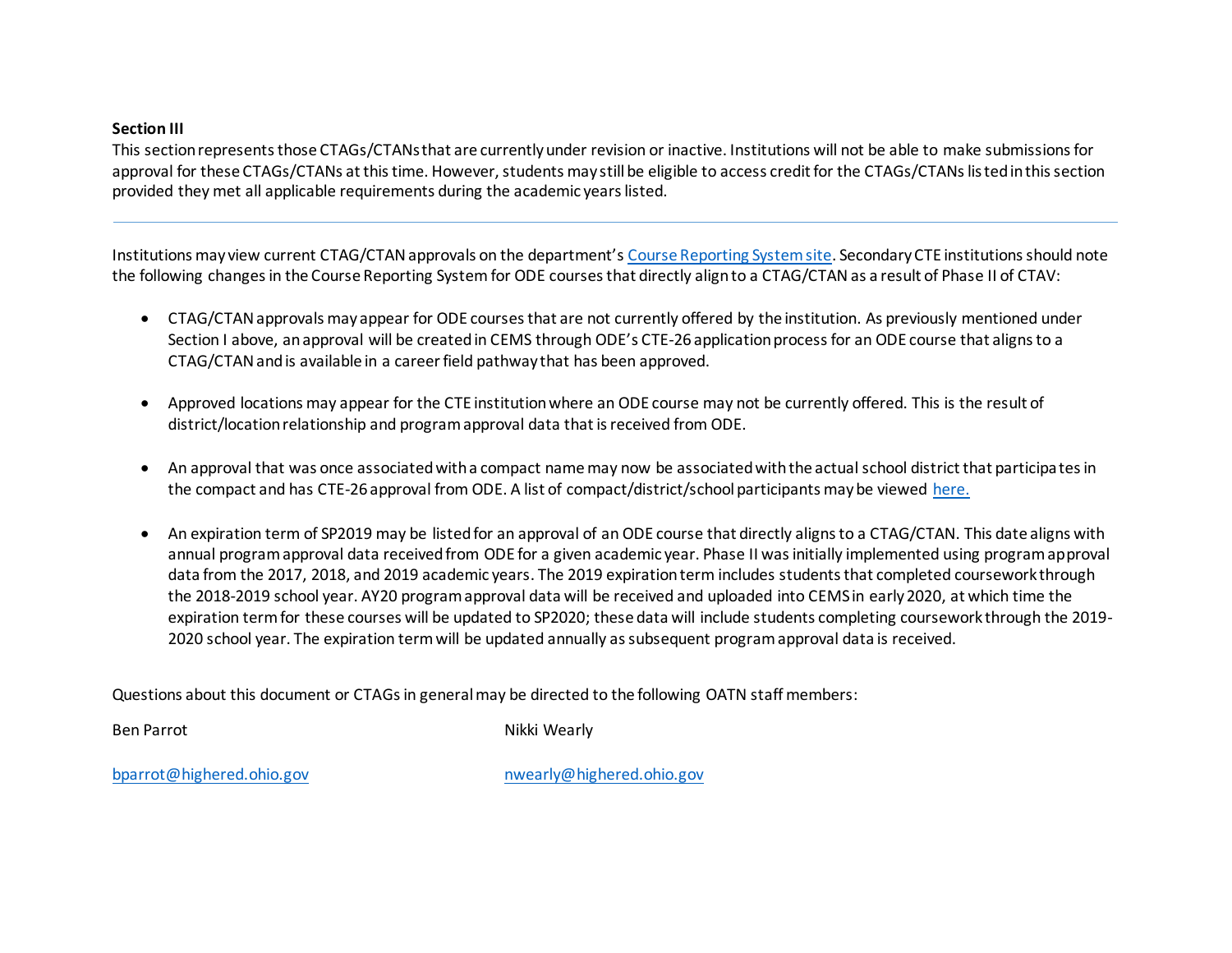# **SECTION I**

ODE courses that directly align to a CTAG/CTAN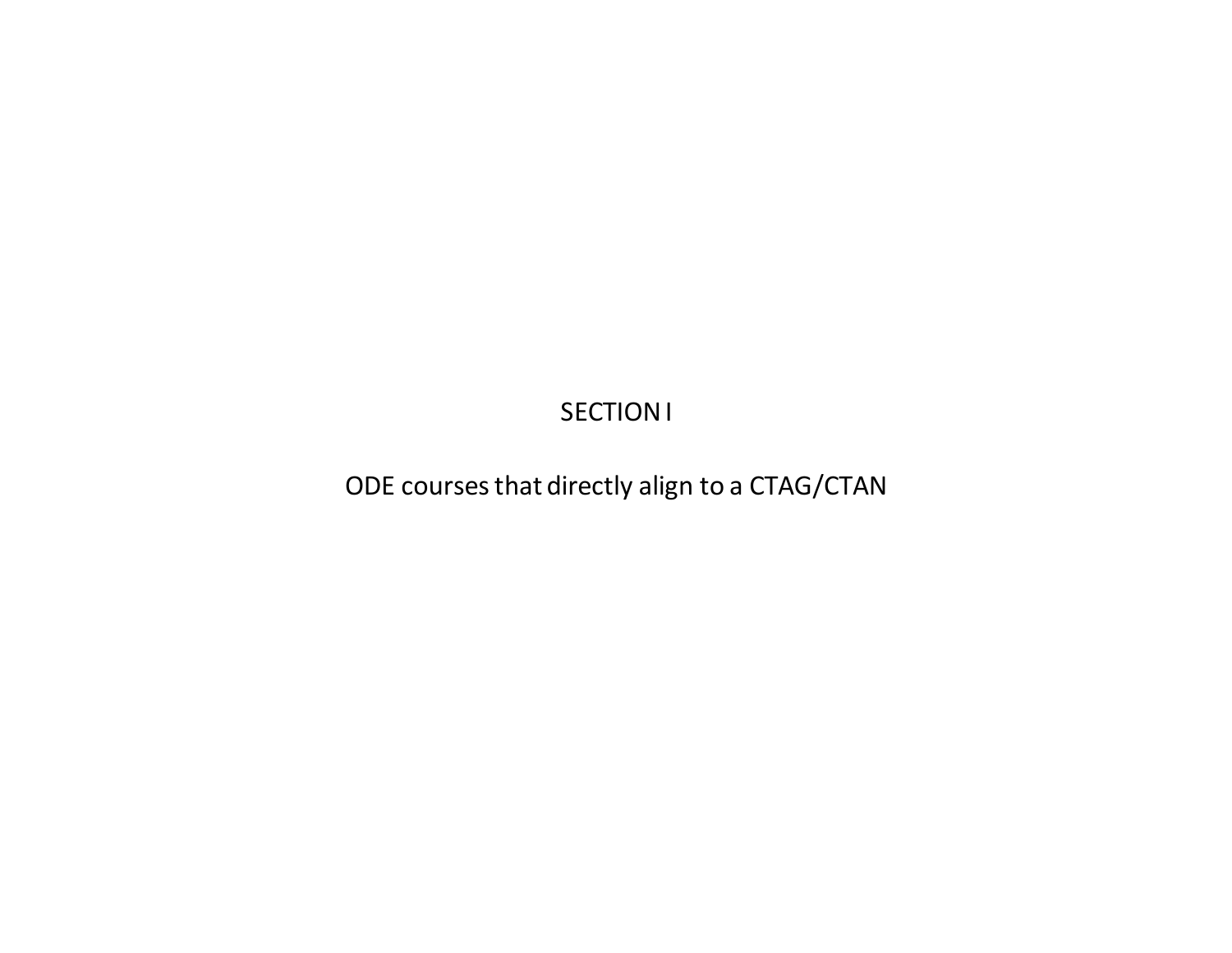| Career-Technical Assurance Guide<br>(CTAG) Technology      | Career-<br><b>Technical</b><br><b>Credit</b><br><b>Articulation</b><br><b>Hours</b><br><b>Numbers</b><br>(CTANs) |                          | <b>EMIS</b><br>Code | <b>ODE Course</b> | <b>Career Field Pathway</b>                                                                                       | Requirements/Credentials/Licenses Needed to Access CTAG Credit<br>(Students must successfully complete the course and meet all applicable<br>requirements in order to be eligible to access CTAG credit. Students must<br>access CTAG credit within three years of graduating from the career-<br>technical education institution.) |                               |                               |                               |                               |                               |
|------------------------------------------------------------|------------------------------------------------------------------------------------------------------------------|--------------------------|---------------------|-------------------|-------------------------------------------------------------------------------------------------------------------|-------------------------------------------------------------------------------------------------------------------------------------------------------------------------------------------------------------------------------------------------------------------------------------------------------------------------------------|-------------------------------|-------------------------------|-------------------------------|-------------------------------|-------------------------------|
|                                                            |                                                                                                                  |                          |                     |                   |                                                                                                                   |                                                                                                                                                                                                                                                                                                                                     | (AY22)<br>WebXam<br>2021-2022 | (AY21)<br>WebXam<br>2020-2021 | (AY20)<br>WebXam<br>2019-2020 | (AY19)<br>WebXam<br>2018-2019 | (AY18)<br>WebXam<br>2017-2018 |
| Administrative<br>and<br>Professional<br>Support           | <b>Office Procedures</b>                                                                                         | CTAPS001                 | 3                   | 142005            | Office Management                                                                                                 | C4 - Business and Administrative Services                                                                                                                                                                                                                                                                                           | 54 or<br>higher               | 54 or<br>higher               | 54 or higher                  | 54 or higher                  | 54 or higher                  |
|                                                            | <b>Crop Production</b>                                                                                           | CTAGP001                 | 3                   | 010620            | Agronomic Systems                                                                                                 | AO - Agribusiness and Production Systems                                                                                                                                                                                                                                                                                            | 50 or<br>higher               | 50 or<br>higher               | 50 or higher                  | 50 or higher                  | 50 or higher                  |
|                                                            | Soil Fertility and                                                                                               |                          |                     |                   | Greenhouse and Nursery                                                                                            | A0 - Agribusiness and Production Systems                                                                                                                                                                                                                                                                                            |                               |                               |                               |                               |                               |
|                                                            | <b>Fertilizers</b>                                                                                               | CTAGP002                 | 3                   | 010610            | Management                                                                                                        | A5 - Horticulture                                                                                                                                                                                                                                                                                                                   | 63 or<br>higher               | 63 or<br>higher               | 63 or higher                  | 63 or higher                  | 63 or higher                  |
| Agribusiness and                                           |                                                                                                                  |                          |                     |                   |                                                                                                                   | A0 - Agribusiness and Production Systems                                                                                                                                                                                                                                                                                            |                               |                               |                               |                               |                               |
| Production                                                 |                                                                                                                  |                          |                     |                   |                                                                                                                   | A1 - Industrial Power Technology                                                                                                                                                                                                                                                                                                    |                               |                               |                               |                               |                               |
| Systems                                                    | <b>Agribusiness</b>                                                                                              |                          |                     |                   | <b>Business Management for</b>                                                                                    | A2 - Animal Science and Management                                                                                                                                                                                                                                                                                                  | 63 or                         | 63 or                         |                               |                               |                               |
|                                                            | Management                                                                                                       | CTAGP003                 | $\overline{3}$      |                   | Agricultural and Environmental<br>010115<br>A3 - Agriculture, Food and Natural Resources<br>Systems<br>Bioscience |                                                                                                                                                                                                                                                                                                                                     | higher                        | higher                        | 63 or higher                  | 63 or higher                  | 63 or higher                  |
|                                                            |                                                                                                                  |                          |                     |                   |                                                                                                                   | A5 - Horticulture                                                                                                                                                                                                                                                                                                                   |                               |                               |                               |                               |                               |
|                                                            |                                                                                                                  |                          |                     |                   |                                                                                                                   | A6 - Natural Resource Management                                                                                                                                                                                                                                                                                                    |                               |                               |                               |                               |                               |
|                                                            | Air<br>Transportation                                                                                            | CTAIR001                 | 3                   | 177020            | Aviation Airport Management                                                                                       | TA - Air Transportation                                                                                                                                                                                                                                                                                                             | 73 or<br>higher               | 73 or<br>higher               | 73 or higher                  | 73 or higher                  | 73 or higher                  |
|                                                            | Aircraft Ground<br><b>Operations</b>                                                                             | CTAIR002                 | $\overline{3}$      | 177014            | <b>Aviation Maintenance General</b>                                                                               | TA - Air Transportation                                                                                                                                                                                                                                                                                                             | 71 or<br>higher               | 71 or<br>higher               | 71 or higher                  | 71 or higher                  | 71 or higher                  |
| Air<br>Transportation                                      | Aviation<br>Meteorology                                                                                          | CTAIR003                 | 3                   | 177019            | Aviation Meteorology                                                                                              | TA - Air Transportation                                                                                                                                                                                                                                                                                                             | $72$ or<br>higher             | $72$ or<br>higher             | 72 or higher                  | 72 or higher                  | 72 or higher                  |
|                                                            | Introduction to                                                                                                  |                          | $\overline{3}$      |                   |                                                                                                                   | F6 - Engineering and Design                                                                                                                                                                                                                                                                                                         | 74 or                         | 74 or                         |                               |                               |                               |
|                                                            | Aviation                                                                                                         | CTAIR004                 |                     | 177013            | Aviation                                                                                                          | TA - Air Transportation                                                                                                                                                                                                                                                                                                             | higher                        | higher                        | 74 or higher                  | 74 or higher                  | 74 or higher                  |
| <b>Animal Science</b><br>and<br>Management                 | Introduction to<br><b>Animal Science</b>                                                                         | CTASM001                 | 3                   | 010910            | Animal Science and Technology                                                                                     | A2 - Animal Science and Management                                                                                                                                                                                                                                                                                                  | 50 or<br>higher               | 50 or<br>higher               | 50 or higher                  | 50 or higher                  | 50 or higher                  |
| <b>Behavioral</b>                                          | <b>Mental Health</b>                                                                                             | CTBH001                  | $\overline{3}$      | 072065            | Mental Health                                                                                                     | JM - Allied Health and Nursing                                                                                                                                                                                                                                                                                                      | Field<br>testing              |                               |                               |                               |                               |
| Health                                                     | Chemical<br>Dependency                                                                                           | CTBH002                  | $\overline{3}$      | 072066            | Integrated Behavioral Health                                                                                      | JM - Allied Health and Nursing                                                                                                                                                                                                                                                                                                      | Field<br>testing              |                               |                               |                               |                               |
| <b>Biotechnology for</b><br>Health                         | Biotechnology<br><b>Principles</b>                                                                               | CTBTC001                 | $\overline{3}$      | 072125            | Biotechnology of Health and Disease                                                                               | J0 - Medical Bioscience                                                                                                                                                                                                                                                                                                             | Field<br>testing              |                               |                               |                               |                               |
| <b>Biotechnology for</b><br>Food, Plant and                | Biotechnology<br><b>Principles</b>                                                                               | CTBTC001                 | 3                   | 012010            | Animal and Plant Biotechnology                                                                                    | A0 - Agribusiness and Production Systems<br>A3 - Agriculture, Food and Natural Resources<br>Bioscience                                                                                                                                                                                                                              | 60 or<br>higher               | 60 or<br>higher               | 60 or higher                  | 60 or higher                  | 60 or higher                  |
| <b>Animal Science</b>                                      | <b>Bioinformatics</b>                                                                                            | CTBTC002                 | $\overline{3}$      | 012025            | Bioresearch                                                                                                       | A3 - Agriculture, Food and Natural Resources<br>Bioscience                                                                                                                                                                                                                                                                          | 48 or<br>higher               | 48 or<br>higher               | 48 or higher                  | 48 or higher                  | 48 or higher                  |
| <b>Clinical/Medical</b><br>Laboratory<br><b>Technology</b> | <b>Intro to Medical</b><br>(Clinical)<br>Laboratory<br>Science                                                   | CTMLT001<br>(OAN OHL008) | $2 - 3$             | 072100            | Clinical Laboratory Techniques                                                                                    | JM - Allied Health and Nursing                                                                                                                                                                                                                                                                                                      | Field<br>testing              | 65 or<br>higher               | 65 or higher                  | 65 or higher                  | Full course<br>review         |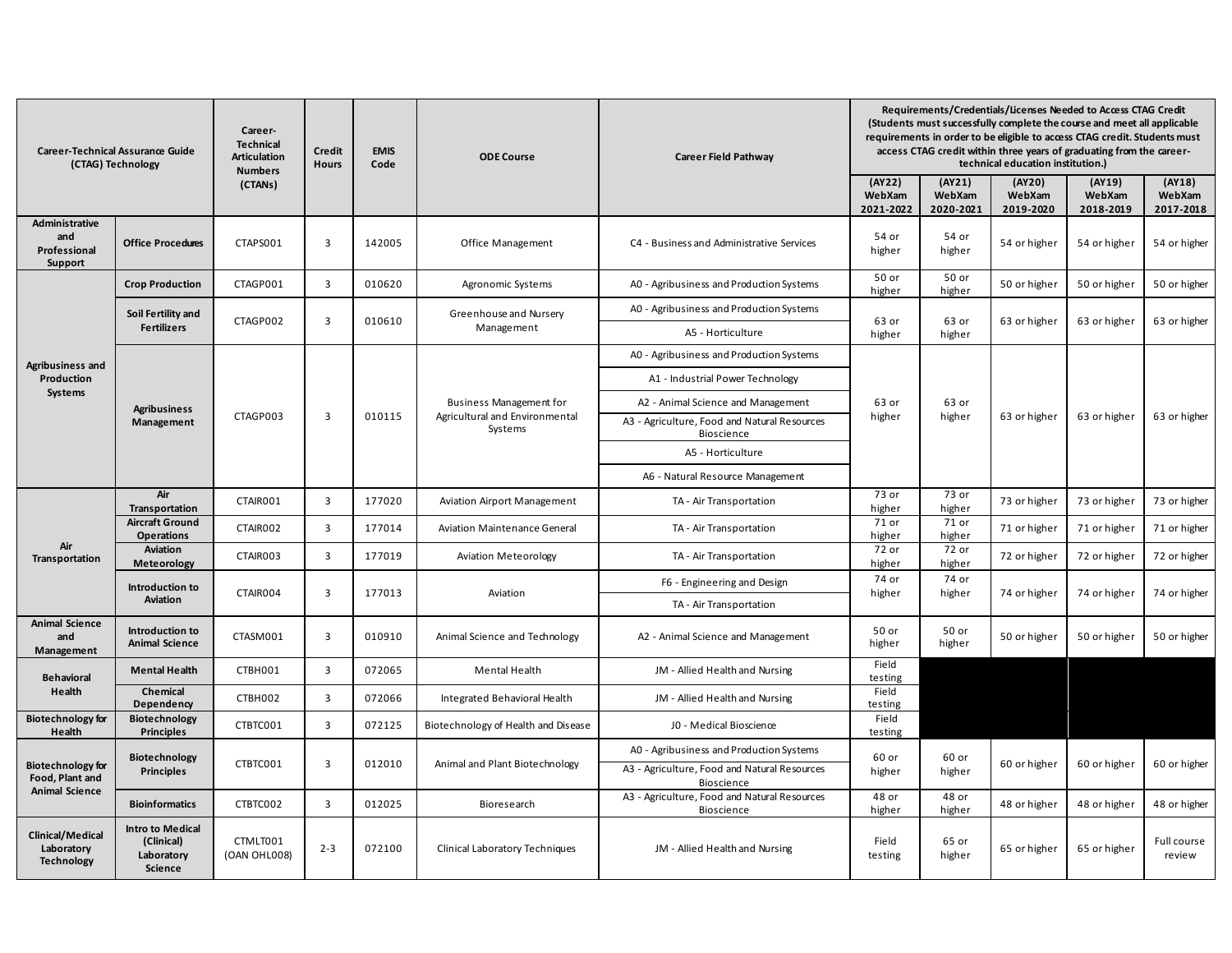| <b>Career-Technical Assurance Guide</b><br>(CTAG) Technology |                                                    | Career-<br><b>Technical</b><br><b>Articulation</b><br><b>Numbers</b><br>(CTANs) | <b>Credit</b><br><b>Hours</b> | <b>EMIS</b><br>Code | <b>ODE Course</b>                          | <b>Career Field Pathway</b>                      |                               |                               | technical education institution.) | Requirements/Credentials/Licenses Needed to Access CTAG Credit<br>(Students must successfully complete the course and meet all applicable<br>requirements in order to be eligible to access CTAG credit. Students must<br>access CTAG credit within three years of graduating from the career- |                               |
|--------------------------------------------------------------|----------------------------------------------------|---------------------------------------------------------------------------------|-------------------------------|---------------------|--------------------------------------------|--------------------------------------------------|-------------------------------|-------------------------------|-----------------------------------|------------------------------------------------------------------------------------------------------------------------------------------------------------------------------------------------------------------------------------------------------------------------------------------------|-------------------------------|
|                                                              |                                                    |                                                                                 |                               |                     |                                            |                                                  | (AY22)<br>WebXam<br>2021-2022 | (AY21)<br>WebXam<br>2020-2021 | (AY20)<br>WebXam<br>2019-2020     | (AY19)<br>WebXam<br>2018-2019                                                                                                                                                                                                                                                                  | (AY18)<br>WebXam<br>2017-2018 |
|                                                              |                                                    |                                                                                 |                               |                     |                                            | DD - Structural Systems                          |                               |                               |                                   |                                                                                                                                                                                                                                                                                                |                               |
|                                                              |                                                    |                                                                                 |                               |                     |                                            | DE - Mechanical, Electrical and Plumbing         |                               |                               |                                   |                                                                                                                                                                                                                                                                                                |                               |
|                                                              | <b>Plan Reading</b>                                | CTCON001                                                                        | 3                             | 178019              | Plan Reading                               | DF - Construction Design and Management          | 60 or<br>higher               | 60 or<br>higher               | 64 or higher                      | 64 or higher                                                                                                                                                                                                                                                                                   | 64 or higher                  |
|                                                              |                                                    |                                                                                 |                               |                     |                                            | F6 - Engineering and Design                      |                               |                               |                                   |                                                                                                                                                                                                                                                                                                |                               |
| Construction                                                 | Construction                                       |                                                                                 |                               |                     |                                            | DD - Structural Systems                          |                               |                               |                                   |                                                                                                                                                                                                                                                                                                |                               |
| <b>Technology</b>                                            | Safety<br>(OSHA 30 Hour                            | CTCON002                                                                        | 3                             | 178018              | Construction Safety and Crew<br>Leadership | DE - Mechanical, Electrical and Plumbing         | 60 or<br>higher               | 60 or<br>higher               | 64 or higher                      | 64 or higher                                                                                                                                                                                                                                                                                   | 64 or higher                  |
|                                                              | Safety)                                            |                                                                                 |                               |                     |                                            | DF - Construction Design and Management          |                               |                               |                                   |                                                                                                                                                                                                                                                                                                |                               |
|                                                              | Construction                                       |                                                                                 |                               |                     |                                            | DD - Structural Systems                          |                               |                               |                                   |                                                                                                                                                                                                                                                                                                |                               |
|                                                              | <b>Methods and</b>                                 | CTCON003<br>(OAN OET016)                                                        | $\overline{3}$                | 178001              | Carpentry and Masonry Technical<br>Skills  | DE - Mechanical, Electrical and Plumbing         | 65 or<br>higher               | 65 or<br>higher               | 75 or higher                      | 75 or higher                                                                                                                                                                                                                                                                                   | 75 or higher                  |
|                                                              | <b>Materials</b>                                   |                                                                                 |                               |                     |                                            | DF - Construction Design and Management          |                               |                               |                                   |                                                                                                                                                                                                                                                                                                |                               |
|                                                              |                                                    |                                                                                 |                               | 170911              | The American Criminal Justice              | P1 - Criminal Justice                            | 47 or                         | 47 or                         | 47 or higher                      | 47 or higher                                                                                                                                                                                                                                                                                   | 47 or higher                  |
|                                                              |                                                    |                                                                                 |                               |                     | System                                     | P6 - Firefighting and Emergency Medical Services | higher                        | higher                        |                                   |                                                                                                                                                                                                                                                                                                |                               |
| <b>Criminal Justice</b>                                      | Introduction to                                    | CTCJ001                                                                         |                               | 170913              | Police Work and Practice in Public         | P1 - Criminal Justice                            | 56 or                         | 56 or                         |                                   |                                                                                                                                                                                                                                                                                                |                               |
|                                                              | <b>Criminal Justice</b>                            | (OAN OSS031)                                                                    | 3                             |                     | Safety                                     | P6 - Firefighting and Emergency Medical Services | higher                        | higher                        | 56 or higher                      | 56 or higher                                                                                                                                                                                                                                                                                   | 56 or higher                  |
|                                                              |                                                    |                                                                                 |                               | 170915              | Correctional System and Services           | P1 - Criminal Justice                            | 60 or                         | 60 or                         |                                   |                                                                                                                                                                                                                                                                                                |                               |
|                                                              |                                                    |                                                                                 |                               |                     |                                            | P6 - Firefighting and Emergency Medical Services | higher                        | higher                        | 60 or higher                      | 60 or higher                                                                                                                                                                                                                                                                                   | 60 or higher                  |
| Cybersecurity                                                | Cybersecurity<br><b>Fundamentals</b>               | CTCYBR001                                                                       | 3                             | 146010              | Cybersecurity Defense and<br>Reinforcement | N4 - Cybersecurity                               | 60 or<br>higher               | 60 or<br>higher               | 60 or higher                      | 60 or higher                                                                                                                                                                                                                                                                                   |                               |
| <b>Dental Assisting</b>                                      | Introduction to<br><b>Dental Assisting</b>         | CTDA001                                                                         | $\overline{2}$                | 072075              | <b>Dental Technology</b>                   | JM - Allied Health and Nursing                   | Field<br>testing              |                               |                                   |                                                                                                                                                                                                                                                                                                |                               |
|                                                              | <b>Dental</b><br>Radiography                       | CTDA002                                                                         | $\mathbf{1}$                  | 072076              | Dental Radiography                         | JM - Allied Health and Nursing                   | Field<br>testing              |                               |                                   |                                                                                                                                                                                                                                                                                                |                               |
|                                                              | Introduction to<br>Early<br>Childhood<br>Education | CTECE001                                                                        | 3                             | 350205              | Early Childhood Education Principles       | E0 - Early Childhood Education                   | 50 or<br>higher               | 50 or<br>higher               | 50 or higher                      | 50 or higher                                                                                                                                                                                                                                                                                   | 50 or higher                  |
| Early Childhood<br>Education                                 | <b>Health, Safety</b><br>and Nutrition             | CTECE002                                                                        | $\overline{2}$                | 350230              | Health, Safety and Nutrition               | EO - Early Childhood Education                   | 65 or<br>higher               | 65 or<br>higher               | 65 or higher                      | 65 or higher                                                                                                                                                                                                                                                                                   | 65 or higher                  |
|                                                              | Infant and<br><b>Toddler</b><br>Curriculum         | CTECE003                                                                        | 3                             | 350210              | Infant and Toddler Education               | EO - Early Childhood Education                   | 57 or<br>higher               | 57 or<br>higher               | 57 or higher                      | 57 or higher                                                                                                                                                                                                                                                                                   | 57 or higher                  |
| Education                                                    | Introduction to<br>Education                       | CTEDU007<br>(OAN OED007)                                                        | 3                             | 350010              | <b>Education Principles</b>                | E1 - Teaching Professions                        | 68 or<br>higher*              | 68 or<br>higher*              | 68 or higher*                     | 68 or higher*                                                                                                                                                                                                                                                                                  | 68 or<br>higher*              |
| Engineering<br><b>Technology</b>                             | Introduction to<br>Engineering                     | CTEGT001<br>(OAN OES001)                                                        | $\mathbf{1}$                  | 175002              | <b>Engineering Principles</b>              | F6 - Engineering and Design                      | 65 or<br>higher               | 65 or<br>higher               | 66 or higher                      |                                                                                                                                                                                                                                                                                                |                               |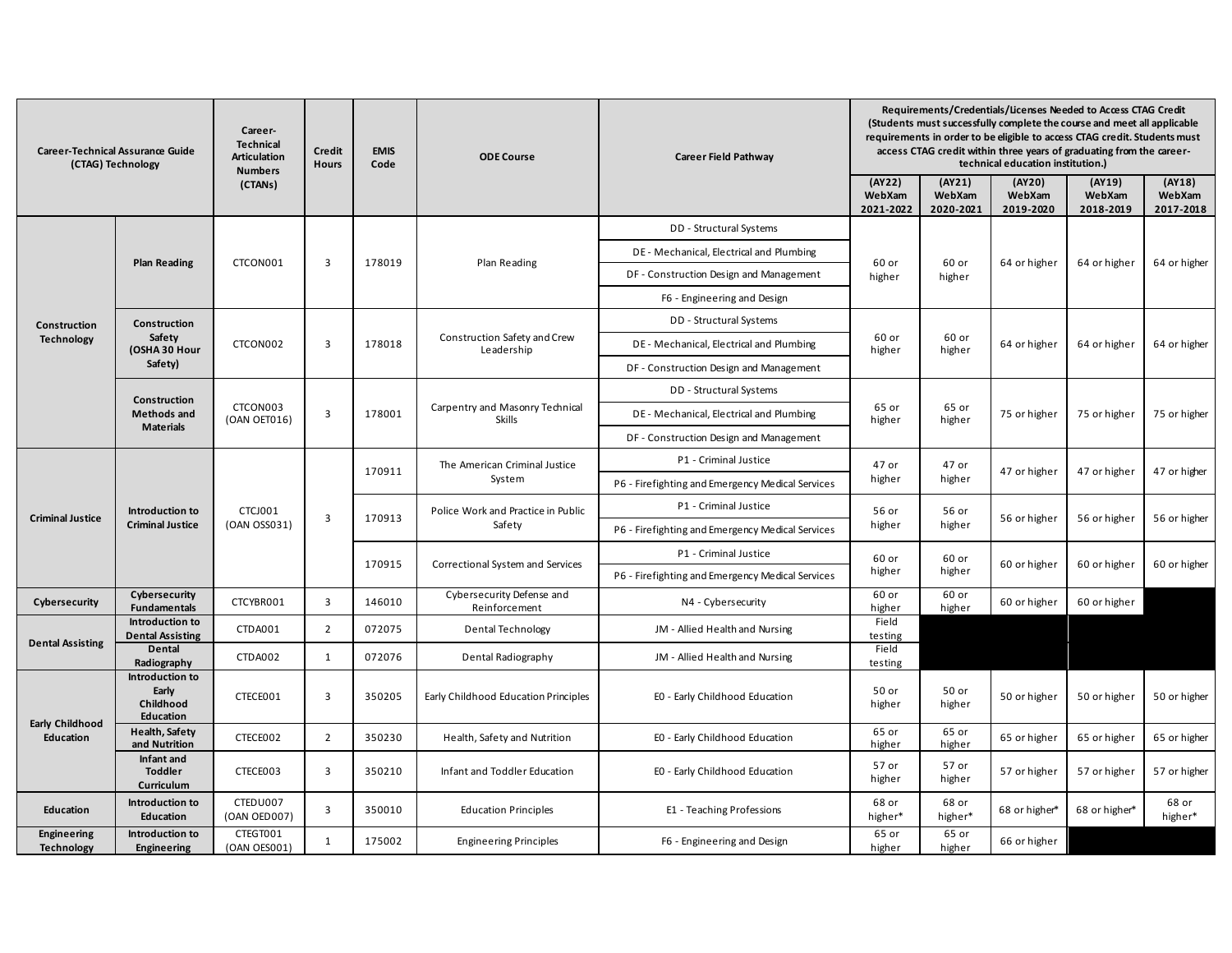| (CTAG) Technology                         | <b>Career-Technical Assurance Guide</b>            | Career-<br><b>Technical</b><br><b>Articulation</b><br><b>Numbers</b> | Credit<br><b>Hours</b> | <b>EMIS</b><br>Code             | <b>ODE Course</b>                                                         | <b>Career Field Pathway</b>                                                                            |                               |                               | Requirements/Credentials/Licenses Needed to Access CTAG Credit<br>(Students must successfully complete the course and meet all applicable<br>requirements in order to be eligible to access CTAG credit. Students must<br>access CTAG credit within three years of graduating from the career-<br>technical education institution.) |                               |                               |
|-------------------------------------------|----------------------------------------------------|----------------------------------------------------------------------|------------------------|---------------------------------|---------------------------------------------------------------------------|--------------------------------------------------------------------------------------------------------|-------------------------------|-------------------------------|-------------------------------------------------------------------------------------------------------------------------------------------------------------------------------------------------------------------------------------------------------------------------------------------------------------------------------------|-------------------------------|-------------------------------|
|                                           |                                                    | (CTANs)                                                              |                        |                                 |                                                                           |                                                                                                        | (AY22)<br>WebXam<br>2021-2022 | (AY21)<br>WebXam<br>2020-2021 | (AY20)<br>WebXam<br>2019-2020                                                                                                                                                                                                                                                                                                       | (AY19)<br>WebXam<br>2018-2019 | (AY18)<br>WebXam<br>2017-2018 |
|                                           | <b>Engineering</b><br>Graphics                     | CTEGT002                                                             | 3                      | 175001                          | <b>Engineering Design</b>                                                 | F6 - Engineering and Design                                                                            | 65 or<br>higher               | 65 or<br>higher               | 65 or higher                                                                                                                                                                                                                                                                                                                        |                               |                               |
| Engineering                               | <b>DC Circuits</b>                                 | CTEET001<br>(OAN OET001)                                             | 3                      | 175105                          | DC Electronic Circuits                                                    | F6 - Engineering and Design                                                                            | 65 or<br>higher               | 65 or<br>higher               | 69 or higher                                                                                                                                                                                                                                                                                                                        |                               |                               |
| <b>Technology:</b><br>Electrical          | <b>Digital Electronics</b>                         | CTEET002                                                             | 4                      | 175007                          | <b>Digital Electronics</b>                                                | F6 - Engineering and Design                                                                            | 60 or                         | 60 or                         | 62 or higher                                                                                                                                                                                                                                                                                                                        | 56 or higher                  | Full course                   |
|                                           |                                                    | (OAN OET002)                                                         |                        |                                 |                                                                           | R7 - Manufacturing Operations                                                                          | higher                        | higher                        |                                                                                                                                                                                                                                                                                                                                     |                               | review                        |
|                                           | Manufacturing                                      | CTMET004                                                             | 3                      | 175003                          | <b>Manufacturing Operations</b>                                           | F6 - Engineering and Design                                                                            | 60 or                         | 60 or                         | 62 or higher                                                                                                                                                                                                                                                                                                                        | 73 or higher                  | Full course                   |
|                                           | Processes                                          | (OAN OET010)                                                         |                        |                                 |                                                                           | R7 - Manufacturing Operations                                                                          | higher                        | higher                        |                                                                                                                                                                                                                                                                                                                                     |                               | review                        |
| Engineering<br><b>Technology:</b>         | <b>CADD</b>                                        | CTMET005                                                             | 3                      | 175006                          | Computer Integrated Manufacturing                                         | F6 - Engineering and Design                                                                            | 55 or                         | 55 or                         | 59 or higher                                                                                                                                                                                                                                                                                                                        | 60 or higher                  | Full course                   |
| Mechanical                                |                                                    | (OAN OET012)                                                         |                        |                                 |                                                                           | R7 - Manufacturing Operations                                                                          | higher                        | higher                        |                                                                                                                                                                                                                                                                                                                                     |                               | review                        |
|                                           | <b>CNC</b><br>Programming/                         | CTMET006                                                             | 3                      | 176007                          | <b>Computer Numerical Control</b><br>Technology with Industrial Mills and | F6 - Engineering and Design                                                                            | 70 or                         | 70 or                         | 72 or higher                                                                                                                                                                                                                                                                                                                        |                               |                               |
|                                           | <b>Machining</b>                                   |                                                                      |                        |                                 | Lathes                                                                    | R7 - Manufacturing Operations                                                                          | higher                        | higher                        |                                                                                                                                                                                                                                                                                                                                     |                               |                               |
|                                           |                                                    |                                                                      |                        |                                 |                                                                           | C4 - Business and Administrative Services                                                              |                               |                               |                                                                                                                                                                                                                                                                                                                                     |                               |                               |
| Entrepreneurship                          | Introduction to<br>Entrepreneurship                | CTENTR001                                                            | 3                      | 141030                          | Strategic Entrepreneurship                                                | G2 - Finance                                                                                           | 56 or<br>higher               | 56 or<br>higher               | 56 or higher                                                                                                                                                                                                                                                                                                                        | 56 or higher                  | 56 or higher                  |
|                                           |                                                    |                                                                      |                        |                                 |                                                                           | S5 - Marketing                                                                                         |                               |                               |                                                                                                                                                                                                                                                                                                                                     |                               |                               |
|                                           | Introduction to<br><b>Exercise Science</b>         | CTES001                                                              | $\overline{3}$         | 072000                          | <b>Exercise and Athletic Training</b>                                     | J6 - Exercise and Sports Medicine                                                                      | Field<br>testing              | 56 or<br>higher               | 56 or higher                                                                                                                                                                                                                                                                                                                        | 56 or higher                  | 56 or higher                  |
| <b>Exercise Science</b>                   | <b>Fitness and</b><br>Health<br><b>Foundations</b> | CTES002                                                              | $\overline{3}$         | 072020                          | Fitness Evaluation and Assessment                                         | J6 - Exercise and Sports Medicine                                                                      | Field<br>testing              | 61 or<br>higher               | 61 or higher                                                                                                                                                                                                                                                                                                                        | 61 or higher                  | 61 or higher                  |
| <b>Food Science</b>                       | Introduction to<br><b>Food Processing</b>          | CTFSC001                                                             | $\overline{3}$         | 011010                          | Science and Technology of Food                                            | A0 - Agribusiness and Production Systems<br>A3 - Agriculture, Food and Natural Resources<br>Bioscience | 61 or<br>higher               | 61 or<br>higher               | 61 or higher                                                                                                                                                                                                                                                                                                                        | 61 or higher                  | 61 or higher                  |
|                                           |                                                    |                                                                      |                        | 145100                          | Creating and Editing Digital Graphics                                     | N1 - Interactive Media                                                                                 | 55 or<br>higher               | 55 or<br>higher               | 55 or higher                                                                                                                                                                                                                                                                                                                        |                               |                               |
|                                           |                                                    |                                                                      |                        |                                 |                                                                           | <b>OR</b>                                                                                              |                               |                               |                                                                                                                                                                                                                                                                                                                                     |                               |                               |
|                                           | <b>Raster Graphics</b>                             | CTGRPH001                                                            | 3                      |                                 |                                                                           | B0 - Media Arts                                                                                        | 44 or                         | 44 or                         |                                                                                                                                                                                                                                                                                                                                     |                               |                               |
|                                           |                                                    |                                                                      |                        | 340120                          | Digital Image Editing                                                     | B2 - Visual Design and Imaging                                                                         | higher                        | higher                        | 44 or higher                                                                                                                                                                                                                                                                                                                        |                               |                               |
| <b>Graphics</b><br><b>Vector Graphics</b> |                                                    |                                                                      |                        | Multimedia and Image Management | N1 - Interactive Media                                                    | 60 or                                                                                                  | 60 or                         |                               |                                                                                                                                                                                                                                                                                                                                     |                               |                               |
|                                           |                                                    |                                                                      |                        | 145105                          | Techniques                                                                | N3 - Programming and Software Development                                                              | higher                        | higher                        | 60 or higher                                                                                                                                                                                                                                                                                                                        |                               |                               |
|                                           |                                                    | CTGRPH002                                                            | 3                      |                                 |                                                                           | OR                                                                                                     |                               |                               |                                                                                                                                                                                                                                                                                                                                     |                               |                               |
|                                           |                                                    |                                                                      |                        | 340330                          | Visual Distribution                                                       | B2 - Visual Design and Imaging                                                                         | 38 or<br>higher               | 38 or<br>higher               | 38 or higher                                                                                                                                                                                                                                                                                                                        |                               |                               |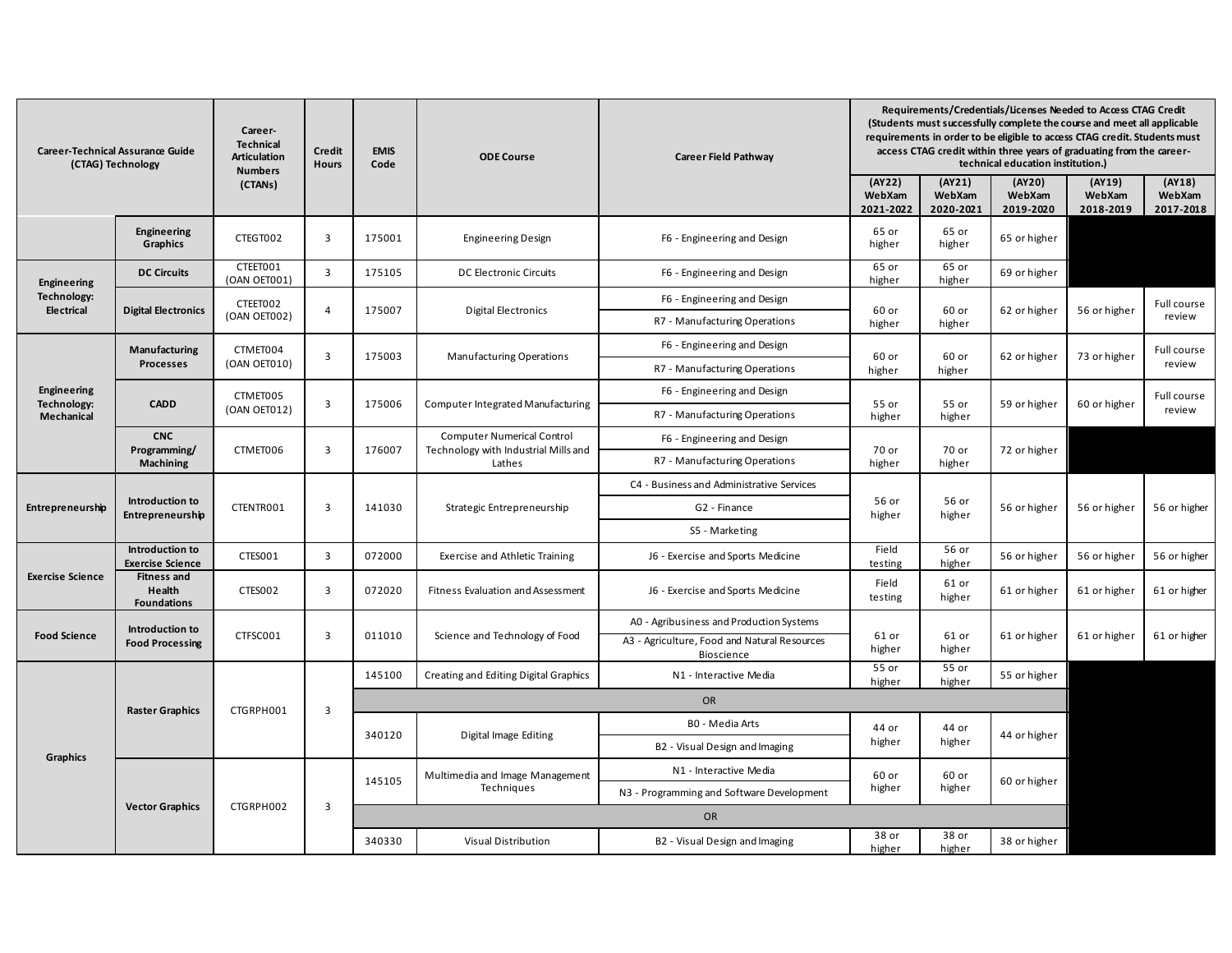|                                              | Intro to Health                                                                                                  |              |                |        |                                          |                                    | Field           | 62 or           |              |              |              |
|----------------------------------------------|------------------------------------------------------------------------------------------------------------------|--------------|----------------|--------|------------------------------------------|------------------------------------|-----------------|-----------------|--------------|--------------|--------------|
|                                              | <b>Information</b>                                                                                               | CTHIM001     | 3              | 072135 | <b>Health Information Technology</b>     | J7 - Health Information Management | testing         | higher          | 62 or higher | 62 or higher | 62 or higher |
| Health                                       | Management                                                                                                       |              |                |        |                                          | JM - Allied Health and Nursing     |                 |                 |              |              |              |
| <b>Information</b><br>Management             | <b>Legal and Ethical</b><br><b>Aspects of Health</b>                                                             | CTHIM002     |                |        |                                          | J7 - Health Information Management | Field           | 57 or           |              |              |              |
|                                              | Information<br>Management                                                                                        | (OAN OHL021) | $\overline{2}$ | 072140 | <b>Health Information Management</b>     | JM - Allied Health and Nursing     | testing         | higher          | 57 or higher | 57 or higher | 57 or higher |
|                                              | <b>Floral Design and</b><br><b>Marketing</b>                                                                     | CTHOR001     | $\overline{3}$ | 010625 | Floral Design and Marketing              | A5 - Horticulture                  | 64 or<br>higher | 64 or<br>higher | 64 or higher | 64 or higher | 64 or higher |
|                                              | Landscape<br>Maintenance                                                                                         | CTHOR002     | 3              | 010640 | Landscapes Hardscapes                    | A5 - Horticulture                  | 56 or<br>higher | 56 or<br>higher | 56 or higher | 56 or higher | 56 or higher |
| <b>Horticulture</b>                          | Equipment<br><b>Operation and</b><br>Maintenance                                                                 | CTHOR003     | $\overline{3}$ | 010615 | Landscape Systems Management             | A5 - Horticulture                  | 64 or<br>higher | 64 or<br>higher | 64 or higher | 64 or higher | 64 or higher |
|                                              | Plant and<br><b>Horticulture</b>                                                                                 |              | 3              |        |                                          | A2 - Animal Science and Management | 64 or           | 64 or           |              |              |              |
|                                              | Science                                                                                                          | CTHOR004     |                | 010155 | Plant and Horticulture Science           | A5 - Horticulture                  | higher          | higher          | 64 or higher | 64 or higher | 64 or higher |
|                                              | <b>Turf-Grass</b><br>Management                                                                                  | CTHOR005     | $\overline{3}$ | 010635 | Turf Science and Management              | A5 - Horticulture                  | 60 or<br>higher | 60 or<br>higher | 60 or higher | 60 or higher | 60 or higher |
|                                              | Introduction to                                                                                                  |              |                | 330000 |                                          | L0 - Culinary Arts                 | 68 or           | 68 or           |              |              |              |
|                                              | <b>Hospitality and</b><br><b>Tourism</b>                                                                         | CTCF002      | $\overline{2}$ |        | <b>Hospitality Fundamentals</b>          | L1 - Hospitality                   | higher          | higher          | 68 or higher | 68 or higher | 68 or higher |
|                                              | <b>Basic Food</b><br>Production                                                                                  | CTCF005      | 4              | 330100 | Fundamentals of Food Production          | L0 - Culinary Arts                 | 76 or<br>higher | 76 or<br>higher | 76 or higher | 76 or higher | 76 or higher |
| Hospitality,                                 | Technology in the<br>Hospitality<br>Industry                                                                     | CTCF007      | $\overline{2}$ | 330035 | <b>Hospitality Management</b>            | L1 - Hospitality                   | 64 or<br>higher | 64 or<br>higher | 64 or higher | 64 or higher | 64 or higher |
| Tourism, and<br><b>Culinary Arts</b>         | <b>Front Office</b><br><b>Operations and</b><br>Housekeeping<br><b>Operations for</b><br>the Lodging<br>Industry | CTCF008      | 3              | 330030 | Front Office Management and<br>Operation | L1 - Hospitality                   | 77 or<br>higher | 77 or<br>higher | 77 or higher | 77 or higher | 77 or higher |
|                                              | <b>Food Principles</b><br>and<br><b>Purchasing</b>                                                               | CTCF009      | 3              | 330120 | Restaurant Management                    | L0 - Culinary Arts                 | 66 or<br>higher | 66 or<br>higher | 66 or higher | 66 or higher | 66 or higher |
|                                              |                                                                                                                  |              |                |        |                                          | A1 - Industrial Power Technology   |                 |                 |              |              |              |
|                                              | <b>Hydraulics and</b>                                                                                            |              |                |        |                                          | A6 - Natural Resource Management   |                 |                 |              |              |              |
| <b>Industrial Power</b><br><b>Technology</b> | <b>Pneumatics</b>                                                                                                | CTAIE001     | $\overline{2}$ | 010225 | <b>Hydraulics and Pneumatics</b>         | F6 - Engineering and Design        | 61 or<br>higher | 61 or<br>higher | 61 or higher | 61 or higher | 61 or higher |
|                                              | Systems                                                                                                          |              |                |        |                                          | R7 - Manufacturing Operations      |                 |                 |              |              |              |
|                                              |                                                                                                                  |              |                |        |                                          | T9 - Ground Transportation         |                 |                 |              |              |              |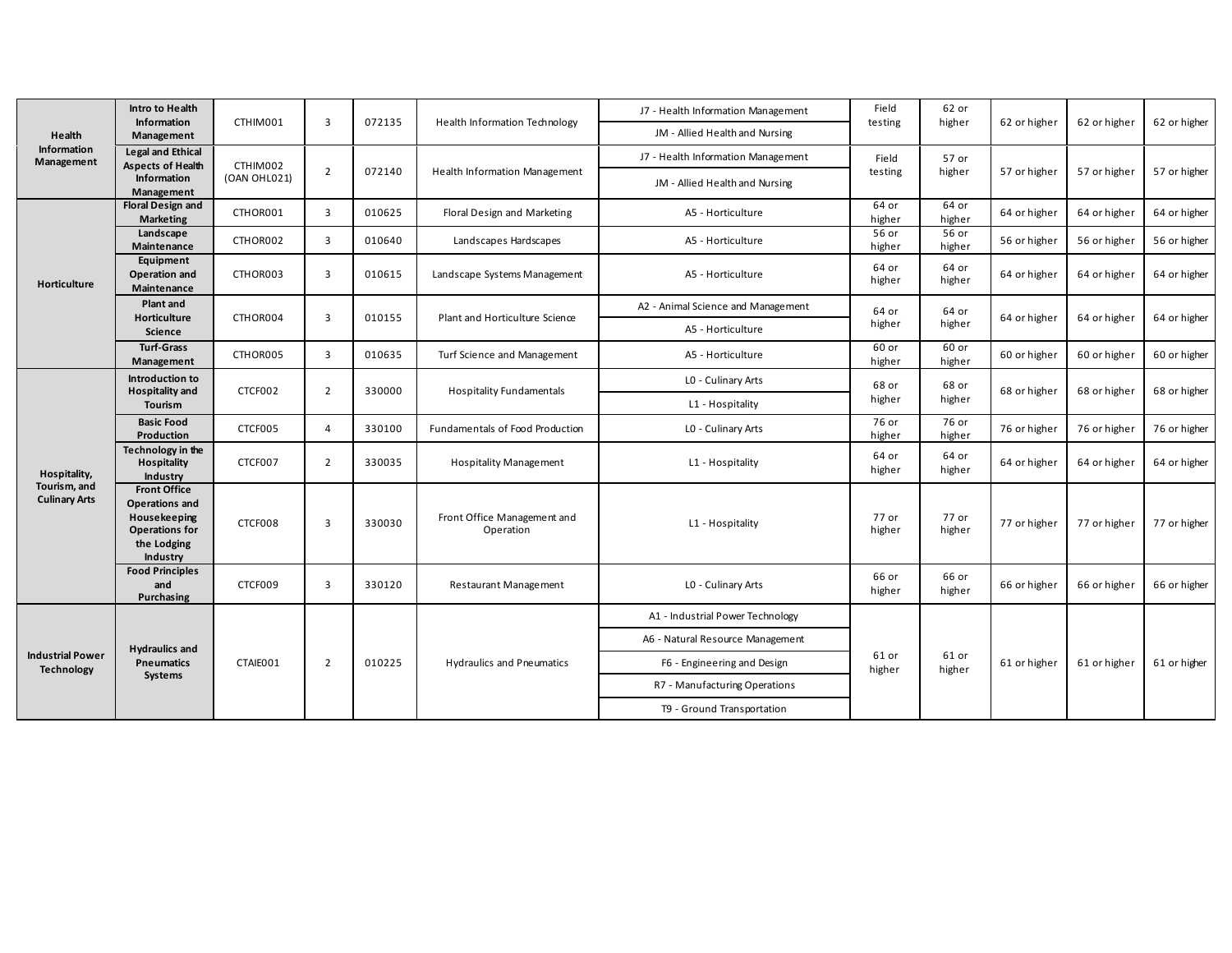| <b>Career-Technical Assurance Guide</b><br>(CTAG) Technology                                                            |                                 | <b>Career-Technical</b><br><b>Articulation</b> | Credit<br><b>Hours</b> | <b>EMIS</b><br>Code                 | <b>ODE Course</b>                         | <b>Career Field Pathway</b>               |                               |                               | Requirements/Credentials/Licenses Needed to Access CTAG Credit<br>(Students must successfully complete the course and meet all applicable<br>requirements in order to be eligible to access CTAG credit. Students must<br>access CTAG credit within three years of graduating from the career-<br>technical education institution.) |                               |                               |
|-------------------------------------------------------------------------------------------------------------------------|---------------------------------|------------------------------------------------|------------------------|-------------------------------------|-------------------------------------------|-------------------------------------------|-------------------------------|-------------------------------|-------------------------------------------------------------------------------------------------------------------------------------------------------------------------------------------------------------------------------------------------------------------------------------------------------------------------------------|-------------------------------|-------------------------------|
|                                                                                                                         |                                 | <b>Numbers (CTANs)</b>                         |                        |                                     |                                           |                                           | (AY22)<br>WebXam<br>2021-2022 | (AY21)<br>WebXam<br>2020-2021 | (AY20)<br>WebXam<br>2019-2020                                                                                                                                                                                                                                                                                                       | (AY19)<br>WebXam<br>2018-2019 | (AY18)<br>WebXam<br>2017-2018 |
|                                                                                                                         |                                 |                                                |                        |                                     |                                           | N1 - Interactive Media                    | 55 or                         | 55 or                         |                                                                                                                                                                                                                                                                                                                                     |                               |                               |
|                                                                                                                         | 2-D Animation                   | CTIM001                                        | $\overline{3}$         | 145115                              | Animation                                 | N3 - Programming and Software Development | higher                        | higher                        | 55 or higher                                                                                                                                                                                                                                                                                                                        | 55 or higher                  | 60 or higher                  |
|                                                                                                                         |                                 |                                                |                        |                                     |                                           | NO - Information Support and Services     |                               |                               |                                                                                                                                                                                                                                                                                                                                     |                               | 62 or higher                  |
|                                                                                                                         | Internet and<br>Web             | CTIM004                                        | 3                      | 145010                              | Web Design                                | N1 - Interactive Media                    | 55 or                         | 55 or                         | 55 or higher                                                                                                                                                                                                                                                                                                                        | 55 or higher                  |                               |
|                                                                                                                         | Languages                       |                                                |                        |                                     |                                           | N2 - Network Systems                      | higher                        | higher                        |                                                                                                                                                                                                                                                                                                                                     |                               |                               |
|                                                                                                                         | Graphical<br>Website<br>CTIM005 |                                                |                        |                                     | N3 - Programming and Software Development |                                           |                               |                               |                                                                                                                                                                                                                                                                                                                                     |                               |                               |
|                                                                                                                         |                                 | $\overline{3}$                                 | 145125                 | Interactive Application Development | N1 - Interactive Media                    | 55 or                                     | 55 or                         | 55 or higher                  | 55 or higher                                                                                                                                                                                                                                                                                                                        | 65 or higher                  |                               |
| <b>Interactive Media</b>                                                                                                | Design                          |                                                |                        |                                     |                                           | N3 - Programming and Software Development | higher                        | higher                        |                                                                                                                                                                                                                                                                                                                                     |                               |                               |
| <b>Digital Video</b>                                                                                                    |                                 |                                                |                        |                                     | NO - Information Support and Services     |                                           |                               |                               |                                                                                                                                                                                                                                                                                                                                     |                               |                               |
|                                                                                                                         |                                 | CTIM006                                        | 3                      | 145110                              | Video and Sound                           | N1 - Interactive Media                    | 60 or                         | 60 or                         | 60 or higher                                                                                                                                                                                                                                                                                                                        | 60 or higher                  | 60 or higher                  |
|                                                                                                                         | Production                      |                                                |                        |                                     |                                           | N2 - Network Systems                      | higher                        | higher                        |                                                                                                                                                                                                                                                                                                                                     |                               |                               |
|                                                                                                                         |                                 |                                                |                        |                                     |                                           | N3 - Programming and Software Development |                               |                               |                                                                                                                                                                                                                                                                                                                                     |                               |                               |
|                                                                                                                         | 3-D Modeling<br>and             | CTIM007                                        | $\overline{3}$         | 145120                              | 3-D Techniques                            | N1 - Interactive Media                    | 55 or                         | 55 or                         |                                                                                                                                                                                                                                                                                                                                     | 55 or higher                  | 56 or higher                  |
|                                                                                                                         | Animation                       |                                                |                        |                                     |                                           | N3 - Programming and Software Development | higher                        | higher                        | 55 or higher                                                                                                                                                                                                                                                                                                                        |                               |                               |
|                                                                                                                         | Electronic<br><b>Publishing</b> | CTIM008                                        | $\overline{3}$         | 145095                              | Design Techniques                         | N1 - Interactive Media                    | 55 or<br>higher               | 55 or<br>higher               | 55 or higher                                                                                                                                                                                                                                                                                                                        | 55 or higher                  | 56 or higher                  |
|                                                                                                                         |                                 |                                                |                        |                                     |                                           | NO - Information Support and Services     |                               |                               |                                                                                                                                                                                                                                                                                                                                     |                               |                               |
|                                                                                                                         | Networking/                     |                                                |                        | 145035                              | Networking                                | N2 - Network Systems                      | 60 or<br>higher               | 60 or<br>higher               | 60 or higher                                                                                                                                                                                                                                                                                                                        | 60 or higher                  | 67 or higher                  |
|                                                                                                                         | CompTIA                         | CTIT002                                        | 3                      |                                     |                                           | N4 - Cybersecurity                        |                               |                               |                                                                                                                                                                                                                                                                                                                                     |                               |                               |
| Network+<br><b>Information</b><br>Support<br>Services/Network<br>Systems<br>Introduction<br><b>Operating</b><br>Systems |                                 |                                                |                        |                                     |                                           | N2 - Network Systems                      | 50 or                         | 50 or                         |                                                                                                                                                                                                                                                                                                                                     |                               |                               |
|                                                                                                                         |                                 |                                                |                        | 145045                              | Network Management                        | N4 - Cybersecurity                        | higher                        | higher                        | 50 or higher                                                                                                                                                                                                                                                                                                                        | 50 or higher                  | 56 or higher                  |
|                                                                                                                         |                                 |                                                |                        |                                     |                                           | F6 - Engineering and Design               |                               |                               |                                                                                                                                                                                                                                                                                                                                     |                               | 73 or higher                  |
|                                                                                                                         | to Desktop                      | CTIT005                                        | 3                      | 145030                              |                                           | NO - Information Support and Services     | 60 or                         | 60 or                         |                                                                                                                                                                                                                                                                                                                                     |                               |                               |
|                                                                                                                         |                                 |                                                |                        |                                     | Computer Software                         | N2 - Network Systems                      | higher                        | higher                        | 60 or higher                                                                                                                                                                                                                                                                                                                        | 60 or higher                  |                               |
|                                                                                                                         |                                 |                                                |                        |                                     |                                           | N4 - Cybersecurity                        |                               |                               |                                                                                                                                                                                                                                                                                                                                     |                               |                               |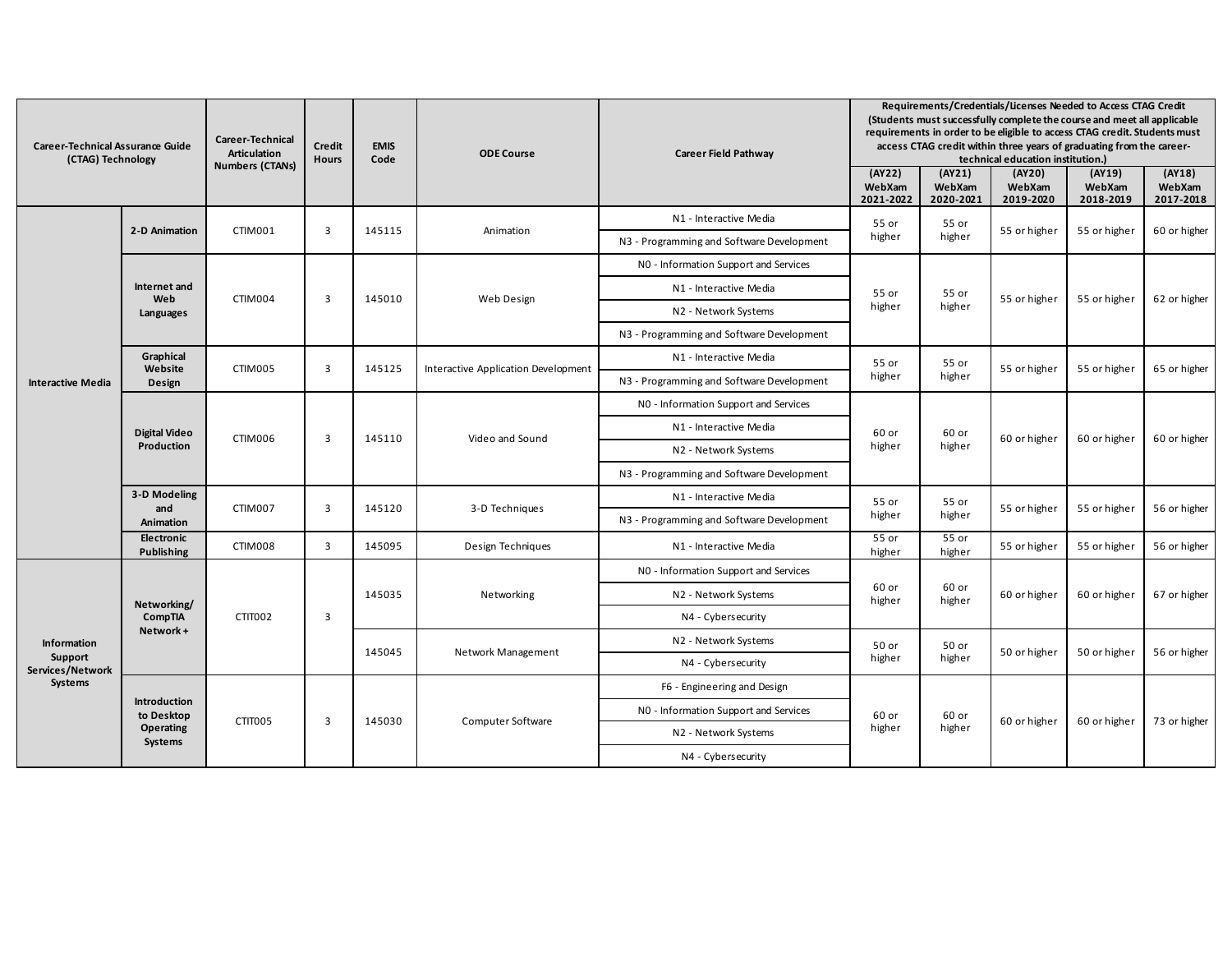| <b>Career-Technical Assurance Guide</b><br>(CTAG) Technology                       | Career-Technical<br><b>Articulation</b><br><b>Numbers (CTANs)</b> | <b>Credit</b><br><b>Hours</b> | <b>EMIS</b><br>Code | <b>ODE Course</b> | <b>Career Field Pathway</b> | Requirements/Credentials/Licenses Needed to Access CTAG Credit<br>(Students must successfully complete the course and meet all applicable<br>requirements in order to be eligible to access CTAG credit. Students must<br>access CTAG credit within three years of graduating from the career-<br>technical education institution.) |                               |                               |                               |                               |                               |
|------------------------------------------------------------------------------------|-------------------------------------------------------------------|-------------------------------|---------------------|-------------------|-----------------------------|-------------------------------------------------------------------------------------------------------------------------------------------------------------------------------------------------------------------------------------------------------------------------------------------------------------------------------------|-------------------------------|-------------------------------|-------------------------------|-------------------------------|-------------------------------|
|                                                                                    |                                                                   |                               |                     |                   |                             |                                                                                                                                                                                                                                                                                                                                     | (AY22)<br>WebXam<br>2021-2022 | (AY21)<br>WebXam<br>2020-2021 | (AY20)<br>WebXam<br>2019-2020 | (AY19)<br>WebXam<br>2018-2019 | (AY18)<br>WebXam<br>2017-2018 |
|                                                                                    | Introduction                                                      |                               |                     |                   |                             | NO - Information Support and Services                                                                                                                                                                                                                                                                                               |                               |                               |                               |                               |                               |
|                                                                                    | to User                                                           | CTIT006                       | $\overline{3}$      | 145050            | <b>Network Security</b>     | N2 - Network Systems                                                                                                                                                                                                                                                                                                                | 55 or<br>higher               | 55 or<br>higher               | 55 or higher                  | 55 or higher                  | 63 or higher                  |
|                                                                                    | Support                                                           |                               |                     |                   |                             | N4 - Cybersecurity                                                                                                                                                                                                                                                                                                                  |                               |                               |                               |                               |                               |
|                                                                                    |                                                                   |                               |                     |                   |                             | NO - Information Support and Services                                                                                                                                                                                                                                                                                               |                               |                               |                               |                               |                               |
|                                                                                    | CompTIA<br>Security +                                             | CTIT015                       | $\overline{3}$      | 145050            | <b>Network Security</b>     | N2 - Network Systems                                                                                                                                                                                                                                                                                                                | 55 or<br>higher               | 55 or<br>higher               | 55 or higher                  | 55 or higher                  | 63 or higher                  |
|                                                                                    |                                                                   |                               |                     |                   |                             | N4 - Cybersecurity                                                                                                                                                                                                                                                                                                                  |                               |                               |                               |                               |                               |
|                                                                                    |                                                                   |                               |                     |                   | Computer Software           | F6 - Engineering and Design                                                                                                                                                                                                                                                                                                         |                               |                               |                               |                               |                               |
|                                                                                    |                                                                   |                               |                     |                   |                             | NO - Information Support and Services                                                                                                                                                                                                                                                                                               | 60 or                         | 60 or                         | 60 or higher                  | 60 or higher                  |                               |
| <b>Microsoft</b><br><b>Windows</b><br><b>Desktop</b><br><b>Operating</b><br>System |                                                                   |                               | 145030              |                   | N2 - Network Systems        | higher                                                                                                                                                                                                                                                                                                                              | higher                        |                               |                               | 73 or higher                  |                               |
|                                                                                    |                                                                   | CTIT011                       | $\overline{3}$      |                   |                             | N4 - Cybersecurity                                                                                                                                                                                                                                                                                                                  |                               |                               |                               |                               |                               |
|                                                                                    |                                                                   |                               |                     | 145040            | Network Operating Systems   | NO - Information Support and Services                                                                                                                                                                                                                                                                                               |                               |                               |                               |                               | 64 or higher                  |
|                                                                                    |                                                                   |                               |                     |                   |                             | N2 - Network Systems                                                                                                                                                                                                                                                                                                                | 55 or<br>higher               | 55 or<br>higher               | 55 or higher                  | 55 or higher                  |                               |
| Information                                                                        |                                                                   |                               |                     |                   |                             | N4 - Cybersecurity                                                                                                                                                                                                                                                                                                                  |                               |                               |                               |                               |                               |
| Support<br>Services/Network                                                        | <b>Microsoft</b>                                                  | CTIT013                       | $\overline{3}$      | 145040            | Network Operating Systems   | NO - Information Support and Services                                                                                                                                                                                                                                                                                               |                               |                               |                               |                               |                               |
| Systems (cont)                                                                     | Server                                                            |                               |                     |                   |                             | N2 - Network Systems                                                                                                                                                                                                                                                                                                                | 55 or<br>higher               | 55 or<br>higher               | 55 or higher                  | 55 or higher                  | 64 or higher                  |
|                                                                                    | Administrator                                                     |                               |                     |                   |                             | N4 - Cybersecurity                                                                                                                                                                                                                                                                                                                  |                               |                               |                               |                               |                               |
|                                                                                    |                                                                   |                               |                     |                   |                             | NO - Information Support and Services                                                                                                                                                                                                                                                                                               |                               |                               |                               |                               |                               |
|                                                                                    | Linux                                                             | CTIT016                       | $\overline{3}$      | 145040            | Network Operating Systems   | N2 - Network Systems                                                                                                                                                                                                                                                                                                                | 55 or<br>higher               | 55 or<br>higher               | 55 or higher                  | 55 or higher                  | 64 or higher                  |
|                                                                                    |                                                                   |                               |                     |                   |                             | N4 - Cybersecurity                                                                                                                                                                                                                                                                                                                  |                               |                               |                               |                               |                               |
|                                                                                    |                                                                   |                               |                     |                   |                             | F6 - Engineering and Design                                                                                                                                                                                                                                                                                                         |                               |                               |                               |                               |                               |
|                                                                                    |                                                                   |                               |                     | 145030            | Computer Software           | NO - Information Support and Services                                                                                                                                                                                                                                                                                               | 60 or                         | 60 or                         |                               |                               |                               |
| <b>Operating</b><br>System,<br>Hardware<br>Operation and<br>Maintenance/           |                                                                   |                               |                     |                   |                             | N2 - Network Systems                                                                                                                                                                                                                                                                                                                | higher                        | higher                        | 60 or higher                  | 60 or higher                  | 73 or higher                  |
|                                                                                    |                                                                   | CTIT014                       | $\overline{3}$      |                   |                             | N4 - Cybersecurity                                                                                                                                                                                                                                                                                                                  |                               |                               |                               |                               |                               |
|                                                                                    |                                                                   |                               |                     |                   | F6 - Engineering and Design |                                                                                                                                                                                                                                                                                                                                     |                               |                               |                               |                               |                               |
|                                                                                    | A+                                                                |                               |                     |                   |                             | NO - Information Support and Services                                                                                                                                                                                                                                                                                               | 55 or                         | 55 or                         |                               |                               | 72 or higher                  |
|                                                                                    |                                                                   |                               |                     | 145025            | Computer Hardware           | N2 - Network Systems                                                                                                                                                                                                                                                                                                                | higher                        | higher                        | 55 or higher                  | 55 or higher                  |                               |
|                                                                                    |                                                                   |                               |                     |                   | N4 - Cybersecurity          |                                                                                                                                                                                                                                                                                                                                     |                               |                               |                               |                               |                               |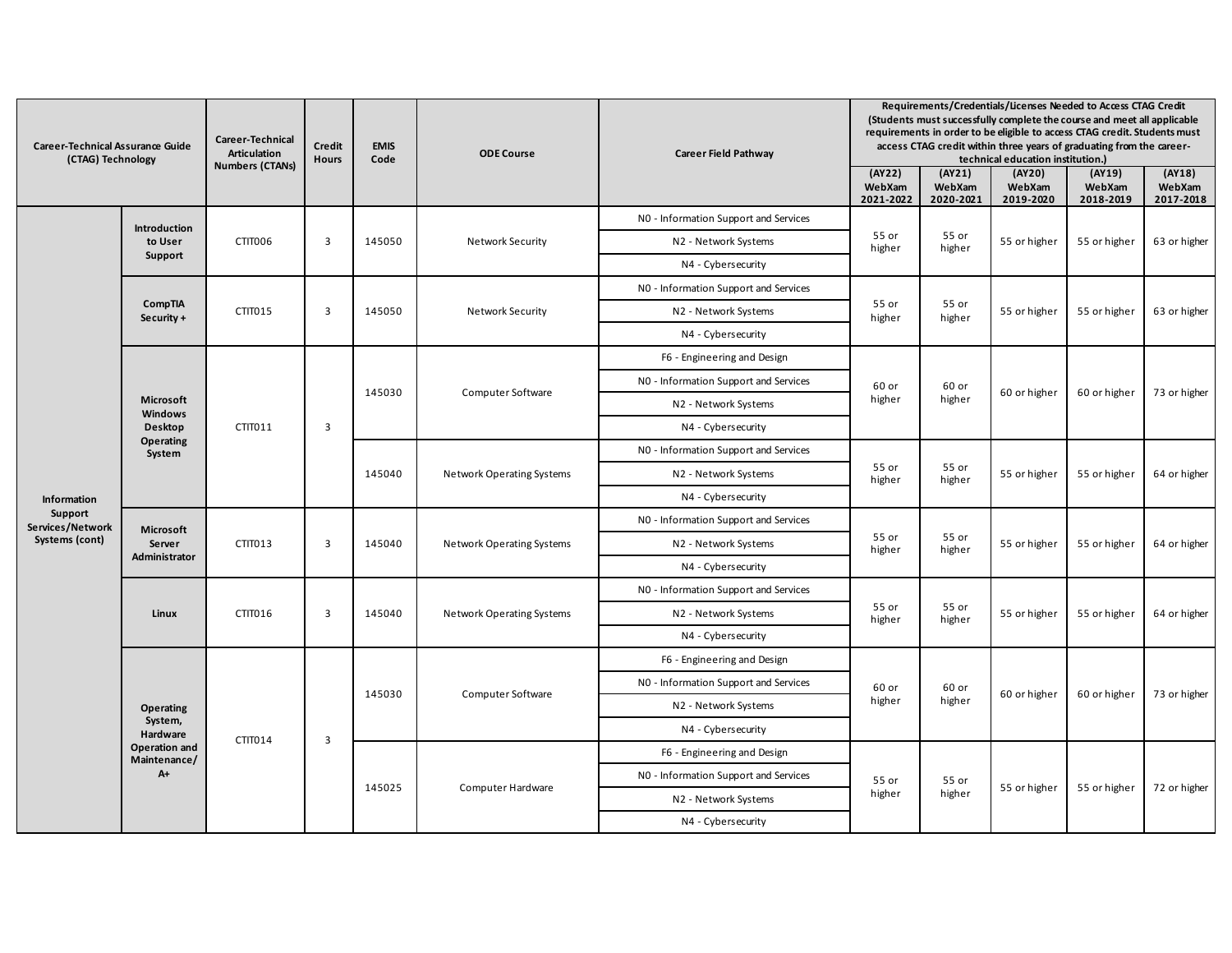| <b>Career-Technical Assurance Guide</b><br>(CTAG) Technology |                                                                     | Career-Technical<br><b>Articulation</b><br><b>Numbers (CTANs)</b> | <b>Credit</b><br><b>Hours</b> | <b>EMIS</b><br>Code | <b>ODE Course</b>                 | <b>Career Field Pathway</b>                                | (AY22)              | (AY21)              | technical education institution.)<br>(AY20) | Requirements/Credentials/Licenses Needed to Access CTAG Credit<br>(Students must successfully complete the course and meet all applicable<br>requirements in order to be eligible to access CTAG credit. Students must<br>access CTAG credit within three years of graduating from the career-<br>(AY19) | (AY18)              |
|--------------------------------------------------------------|---------------------------------------------------------------------|-------------------------------------------------------------------|-------------------------------|---------------------|-----------------------------------|------------------------------------------------------------|---------------------|---------------------|---------------------------------------------|----------------------------------------------------------------------------------------------------------------------------------------------------------------------------------------------------------------------------------------------------------------------------------------------------------|---------------------|
|                                                              |                                                                     |                                                                   |                               |                     |                                   |                                                            | WebXam<br>2021-2022 | WebXam<br>2020-2021 | WebXam<br>2019-2020                         | WebXam<br>2018-2019                                                                                                                                                                                                                                                                                      | WebXam<br>2017-2018 |
|                                                              | <b>Intro to Digital</b><br><b>Media Arts</b><br>and Media<br>Design | CTMDA001                                                          | 3                             | 340325              | Digital Media Art                 | B2 - Visual Design and Imaging                             | 49 or<br>higher     | 49 or<br>higher     | 49 or higher                                | 49 or higher                                                                                                                                                                                                                                                                                             | 49 or higher        |
|                                                              | <b>Intro to Audio</b><br>Production                                 | CTMDA002<br>(OAN OCM007)                                          | $\overline{3}$                | 340130              | Audio Broadcast                   | B0 - Media Arts                                            | 77 or<br>higher     | 77 or<br>higher     | 77 or higher                                | 77 or higher                                                                                                                                                                                                                                                                                             | 77 or higher        |
| <b>Media Arts</b>                                            | Intro to Single                                                     |                                                                   |                               |                     |                                   | B0 - Media Arts                                            |                     |                     |                                             |                                                                                                                                                                                                                                                                                                          |                     |
|                                                              | <b>Camera Video</b><br>Production                                   | CTMDA003<br>(OAN OCM008)                                          | 3                             | 340145              | Video Production                  | <b>B1 - Performing Arts</b>                                | 59 or<br>higher     | 59 or<br>higher     | 59 or higher                                | 59 or higher                                                                                                                                                                                                                                                                                             | 59 or higher        |
|                                                              |                                                                     |                                                                   |                               |                     |                                   | B2 - Visual Design and Imaging                             |                     |                     |                                             |                                                                                                                                                                                                                                                                                                          |                     |
|                                                              | Multi-Media<br><b>Production for</b>                                | CTMDA004                                                          | $\overline{3}$                | 340160              | Multi-Media Web Production        | B0 - Media Arts                                            | 53 or               | 53 or               | 53 or higher                                | 53 or higher                                                                                                                                                                                                                                                                                             | 53 or higher        |
|                                                              | the Web                                                             |                                                                   |                               |                     |                                   | B2 - Visual Design and Imaging                             | higher              | higher              |                                             |                                                                                                                                                                                                                                                                                                          |                     |
| <b>Medical</b><br>Management and<br>Support                  | <b>Medical Office</b><br><b>Procedures</b>                          | CTMMS001                                                          | 3                             | 142015              | Medical Office Management         | C4 - Business and Administrative Services                  | 67 or<br>higher     | 67 or<br>higher     | 67 or higher                                | 67 or higher                                                                                                                                                                                                                                                                                             | 67 or higher        |
|                                                              |                                                                     |                                                                   |                               |                     |                                   | A2 - Animal Science and Management                         |                     |                     |                                             |                                                                                                                                                                                                                                                                                                          |                     |
|                                                              |                                                                     |                                                                   |                               |                     |                                   | C4 - Business and Administrative Services                  |                     |                     |                                             |                                                                                                                                                                                                                                                                                                          |                     |
|                                                              |                                                                     |                                                                   |                               |                     |                                   | J0 - Medical Bioscience                                    |                     |                     |                                             |                                                                                                                                                                                                                                                                                                          |                     |
| <b>Medical</b>                                               | <b>Medical</b>                                                      | CTMT001                                                           | 3                             | 072150              | <b>Medical Terminology</b>        | J6 - Exercise and Sports Medicine                          | Field<br>testing    | 61 or<br>higher     | 61 or higher                                | 61 or higher                                                                                                                                                                                                                                                                                             | 61 or higher        |
| <b>Terminology</b>                                           | <b>Terminology</b>                                                  | (OAN OHL020)                                                      |                               |                     |                                   | J7 - Health Information Management                         |                     |                     |                                             |                                                                                                                                                                                                                                                                                                          |                     |
|                                                              |                                                                     |                                                                   |                               |                     |                                   | JM - Allied Health and Nursing                             |                     |                     |                                             |                                                                                                                                                                                                                                                                                                          |                     |
|                                                              |                                                                     |                                                                   |                               |                     |                                   | P1 - Criminal Justice                                      |                     |                     |                                             |                                                                                                                                                                                                                                                                                                          |                     |
|                                                              |                                                                     |                                                                   |                               |                     |                                   | P6 - Firefighting and Emergency Medical Services           |                     |                     |                                             |                                                                                                                                                                                                                                                                                                          |                     |
|                                                              |                                                                     |                                                                   |                               |                     |                                   | A0 - Agribusiness and Production Systems                   |                     |                     |                                             |                                                                                                                                                                                                                                                                                                          |                     |
|                                                              | Environmental                                                       | CTNRM001                                                          | 3                             | 010720              | Environmental Science for         | A2 - Animal Science and Management                         | 59 or               | 59 or               | 59 or higher                                | 59 or higher                                                                                                                                                                                                                                                                                             | 59 or higher        |
| <b>Natural Resource</b>                                      | Science                                                             |                                                                   |                               |                     | Agriculture and Natural Resources | A3 - Agriculture, Food and Natural Resources<br>Bioscience | higher              | higher              |                                             |                                                                                                                                                                                                                                                                                                          |                     |
| Management                                                   |                                                                     |                                                                   |                               |                     |                                   | A6 - Natural Resource Management                           |                     |                     |                                             |                                                                                                                                                                                                                                                                                                          |                     |
|                                                              | <b>Field Botany</b>                                                 | CTNRM002                                                          | 3                             | 010710              | Natural Resources                 | A6 - Natural Resource Management                           | 68 or<br>higher     | 68 or<br>higher     | 68 or higher                                | 68 or higher                                                                                                                                                                                                                                                                                             | 68 or higher        |
|                                                              | <b>Field Zoology</b>                                                | CTNRM003                                                          | 3                             | 010745              | Wildlife and Fisheries            | A6 - Natural Resource Management                           | 65 or<br>higher     | 65 or<br>higher     | 65 or higher                                | 65 or higher                                                                                                                                                                                                                                                                                             | 65 or higher        |
| <b>Performance Arts</b>                                      | Dance<br>Performance<br>Practicum                                   | CTPAT002                                                          | $1 - 3$                       | 340220              | Choreography                      | B1 - Performing Arts                                       | 68 or<br>higher     | 68 or<br>higher     | 68 or higher                                | 68 or higher                                                                                                                                                                                                                                                                                             | 68 or higher        |
| <b>Personal Finance</b>                                      | Personal<br>Finance                                                 | CTPF001                                                           | $\overline{3}$                | 091052              | Personal Financial Management     | 00 - FCS GRADS                                             | 55 or<br>higher     | 55 or<br>higher     | 55 or higher                                | 55 or higher                                                                                                                                                                                                                                                                                             |                     |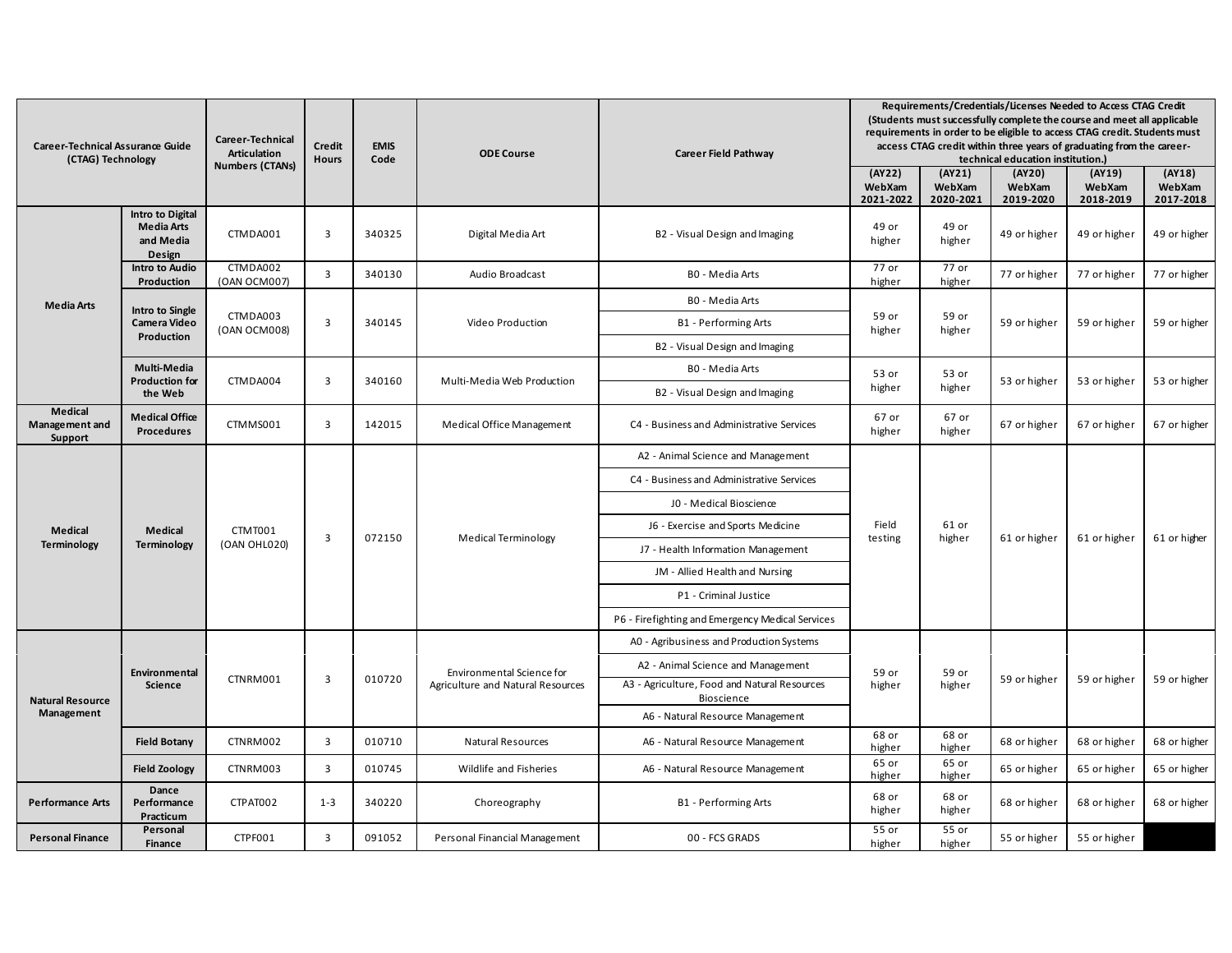| <b>Career-Technical Assurance Guide</b><br>(CTAG) Technology |                                                 | Career-<br><b>Technical</b><br>Articulation<br><b>Numbers</b><br>(CTANs) | <b>Credit</b><br><b>Hours</b> | <b>EMIS</b><br>Code | <b>ODE Course</b>                     | <b>Career Field Pathway</b>               | (AY22)<br>WebXam | (AY21)<br>WebXam | Requirements/Credentials/Licenses Needed to Access CTAG Credit<br>(Students must successfully complete the course and meet all applicable<br>requirements in order to be eligible to access CTAG credit. Students must<br>access CTAG credit within three years of graduating from the career-<br>technical education institution.)<br>(AY20)<br>WebXam | (XY19)<br>WebXam | (AY18)<br>WebXam |
|--------------------------------------------------------------|-------------------------------------------------|--------------------------------------------------------------------------|-------------------------------|---------------------|---------------------------------------|-------------------------------------------|------------------|------------------|---------------------------------------------------------------------------------------------------------------------------------------------------------------------------------------------------------------------------------------------------------------------------------------------------------------------------------------------------------|------------------|------------------|
|                                                              |                                                 |                                                                          |                               |                     |                                       |                                           | 2021-2022        | 2020-2021        | 2019-2020                                                                                                                                                                                                                                                                                                                                               | 2018-2019        | 2017-2018        |
|                                                              |                                                 |                                                                          |                               |                     |                                       | NO - Information Support and Services     |                  |                  |                                                                                                                                                                                                                                                                                                                                                         |                  |                  |
|                                                              |                                                 |                                                                          |                               |                     |                                       | N1 - Interactive Media                    | 55 or            | 55 or            |                                                                                                                                                                                                                                                                                                                                                         |                  |                  |
|                                                              | <b>Computer Logic</b>                           | CTPROG001                                                                | 3                             | 145060              | Programming                           | N2 - Network Systems                      | higher           | higher           | 55 or higher                                                                                                                                                                                                                                                                                                                                            | 55 or higher     | 64 or higher     |
|                                                              |                                                 |                                                                          |                               |                     |                                       | N3 - Programming and Software Development |                  |                  |                                                                                                                                                                                                                                                                                                                                                         |                  |                  |
|                                                              |                                                 |                                                                          |                               |                     |                                       | N4 - Cybersecurity                        |                  |                  |                                                                                                                                                                                                                                                                                                                                                         |                  |                  |
|                                                              |                                                 |                                                                          |                               |                     |                                       | NO - Information Support and Services     |                  |                  |                                                                                                                                                                                                                                                                                                                                                         |                  |                  |
|                                                              | Java                                            | CTPROG002                                                                | 3                             | 145065              | <b>Object Oriented Programming</b>    | N1 - Interactive Media                    | 55 or            | 55 or            | 55 or higher                                                                                                                                                                                                                                                                                                                                            | 55 or higher     | 63 or higher     |
|                                                              | Programming                                     |                                                                          |                               |                     |                                       | N2 - Network Systems                      | higher           | higher           |                                                                                                                                                                                                                                                                                                                                                         |                  |                  |
| Programming                                                  |                                                 |                                                                          |                               |                     |                                       | N3 - Programming and Software Development |                  |                  |                                                                                                                                                                                                                                                                                                                                                         |                  |                  |
|                                                              |                                                 |                                                                          |                               |                     |                                       | NO - Information Support and Services     |                  |                  |                                                                                                                                                                                                                                                                                                                                                         |                  |                  |
|                                                              | $C++$                                           |                                                                          | 3                             |                     | <b>Object Oriented Programming</b>    | N1 - Interactive Media                    | 55 or            | 55 or            |                                                                                                                                                                                                                                                                                                                                                         |                  | 63 or higher     |
|                                                              | Programming                                     | CTPROG003                                                                |                               | 145065              |                                       | N2 - Network Systems                      | higher           | higher           | 55 or higher                                                                                                                                                                                                                                                                                                                                            | 55 or higher     |                  |
|                                                              |                                                 |                                                                          |                               |                     |                                       | N3 - Programming and Software Development |                  |                  |                                                                                                                                                                                                                                                                                                                                                         |                  |                  |
|                                                              |                                                 |                                                                          |                               |                     |                                       | NO - Information Support and Services     |                  |                  |                                                                                                                                                                                                                                                                                                                                                         |                  |                  |
|                                                              | <b>Microsoft .Net</b>                           |                                                                          |                               |                     |                                       | N1 - Interactive Media                    | 50 or            | 50 or            |                                                                                                                                                                                                                                                                                                                                                         |                  |                  |
|                                                              | Fundamentals                                    | CTIT012                                                                  | $\overline{3}$                | 145070              | Visual Programming                    | N2 - Network Systems                      | higher           | higher           | 50 or higher                                                                                                                                                                                                                                                                                                                                            | 50 or higher     | 62 or higher     |
|                                                              |                                                 |                                                                          |                               |                     |                                       | N3 - Programming and Software Development |                  |                  |                                                                                                                                                                                                                                                                                                                                                         |                  |                  |
|                                                              | Introduction to                                 |                                                                          |                               |                     |                                       | A0 - Agribusiness and Production Systems  |                  |                  |                                                                                                                                                                                                                                                                                                                                                         |                  |                  |
|                                                              | Alternative and<br>Renewable                    | CTAE001<br>(OAN ORE001)                                                  | 3                             | 010715              | Energy Systems Management             | A6 - Natural Resource Management          | 68 or<br>higher  | 68 or<br>higher  | 68 or higher                                                                                                                                                                                                                                                                                                                                            | 68 or higher     | 68 or higher     |
| <b>Renewable Energy</b>                                      | <b>Energy</b>                                   |                                                                          |                               |                     |                                       | F6 - Engineering and Design               |                  |                  |                                                                                                                                                                                                                                                                                                                                                         |                  |                  |
|                                                              | <b>Wind Energy</b>                              | CTAE002<br>(OAN ORE005)                                                  | $\overline{3}$                | 010717              | Solar and Wind Energy                 | A6 - Natural Resource Management          | 52 or<br>higher  | 52 or<br>higher  | 52 or higher                                                                                                                                                                                                                                                                                                                                            | 52 or higher     | 52 or higher     |
|                                                              | Solar<br>Photovoltaic                           | CTSP001<br>(OAN ORE003)                                                  | $\overline{3}$                | 010717              | Solar and Wind Energy                 | A6 - Natural Resource Management          | 52 or<br>higher  | 52 or<br>higher  | 52 or higher                                                                                                                                                                                                                                                                                                                                            | 52 or higher     | 52 or higher     |
|                                                              | Introduction to                                 |                                                                          |                               |                     |                                       | C4 - Business and Administrative Services |                  |                  |                                                                                                                                                                                                                                                                                                                                                         |                  |                  |
|                                                              | <b>Supply Chain</b><br>Management<br>Technology | CTSCM001                                                                 | $\overline{3}$                | 142025              | Supply Chain Management<br>Technology | S5 - Marketing                            | 73 or<br>higher  | 73 or<br>higher  | 73 or higher                                                                                                                                                                                                                                                                                                                                            | 73 or higher     | 73 or higher     |
| <b>Supply Chain</b>                                          | Logistics and                                   | CTSCM002                                                                 | $\overline{3}$                | 142030              | Logistics Management                  | C4 - Business and Administrative Services | 65 or            | 65 or            | 65 or higher                                                                                                                                                                                                                                                                                                                                            | 65 or higher     | 65 or higher     |
| Management                                                   | Transportation                                  |                                                                          |                               |                     |                                       | S5 - Marketing                            | higher           | higher           |                                                                                                                                                                                                                                                                                                                                                         |                  |                  |
|                                                              | Purchasing,<br>Sourcing, and                    |                                                                          |                               |                     |                                       | C4 - Business and Administrative Services | 60 or            | 60 or            |                                                                                                                                                                                                                                                                                                                                                         |                  |                  |
|                                                              | Supplier<br><b>Management</b>                   | CTSCM003                                                                 | 3                             | 142020              | <b>Operations Management</b>          | S5 - Marketing                            | higher           | higher           | 60 or higher                                                                                                                                                                                                                                                                                                                                            | 60 or higher     | 60 or higher     |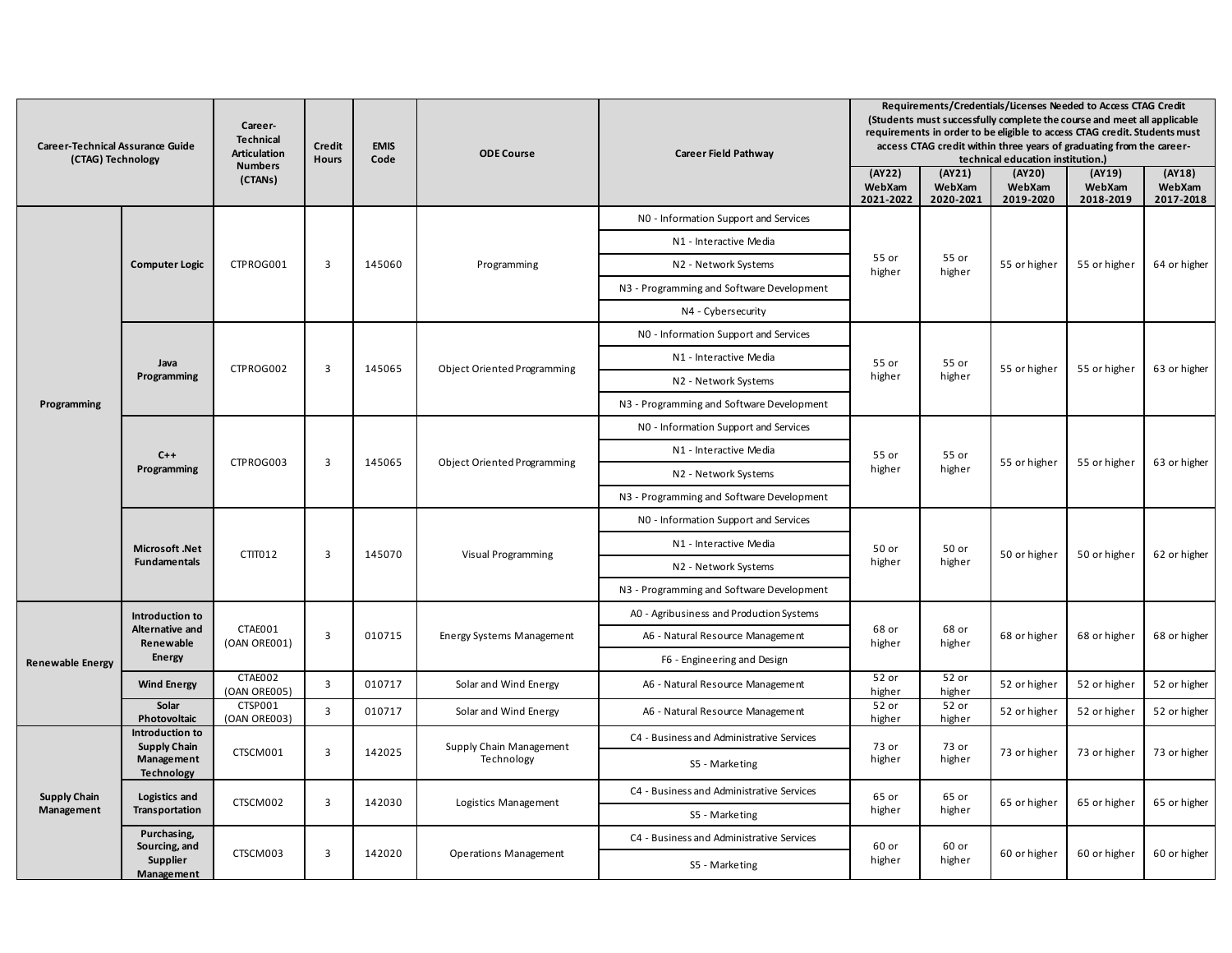| <b>Career-Technical Assurance Guide</b><br>(CTAG) Technology |                                                               | Career-<br><b>Technical</b><br>Articulation<br><b>Numbers</b> | Credit<br><b>Hours</b> | <b>EMIS</b><br><b>ODE Course</b><br>Code | Career Field Pathway          | Requirements/Credentials/Licenses Needed to Access CTAG Credit<br>(Students must successfully complete the course and meet all applicable<br>requirements in order to be eligible to access CTAG credit. Students must<br>access CTAG credit within three years of graduating from the career-<br>technical education institution.) |                               |                               |                               |                               |                               |
|--------------------------------------------------------------|---------------------------------------------------------------|---------------------------------------------------------------|------------------------|------------------------------------------|-------------------------------|-------------------------------------------------------------------------------------------------------------------------------------------------------------------------------------------------------------------------------------------------------------------------------------------------------------------------------------|-------------------------------|-------------------------------|-------------------------------|-------------------------------|-------------------------------|
|                                                              |                                                               | (CTANs)                                                       |                        |                                          |                               |                                                                                                                                                                                                                                                                                                                                     | (AY22)<br>WebXam<br>2021-2022 | (AY21)<br>WebXam<br>2020-2021 | (AY20)<br>WebXam<br>2019-2020 | (AY19)<br>WebXam<br>2018-2019 | (AY18)<br>WebXam<br>2017-2018 |
|                                                              | Design and                                                    |                                                               |                        | 340320                                   | Digital Print Design          | B2 - Visual Design and Imaging                                                                                                                                                                                                                                                                                                      | 49 or<br>higher               | 49 or<br>higher               | 49 or higher                  | 49 or higher                  | 49 or higher                  |
|                                                              | Typography                                                    | CTVDI001                                                      |                        |                                          |                               | <b>OR</b>                                                                                                                                                                                                                                                                                                                           |                               |                               |                               |                               |                               |
| <b>Visual Design and</b><br>Imaging                          | <b>Fundamentals</b>                                           |                                                               |                        | 340315                                   | Visual Creation               | B2 - Visual Design and Imaging                                                                                                                                                                                                                                                                                                      | 52 or<br>higher               | 52 or<br>higher               | 52 or higher                  | 52 or higher                  | 52 or higher                  |
|                                                              | <b>Fundamentals</b><br>οf<br>Advertising and<br>Communication | <b>CTVDI002</b>                                               |                        | 340340                                   | Advertising and Communication | B2 - Visual Design and Imaging                                                                                                                                                                                                                                                                                                      | 44 or<br>higher               | 44 or<br>higher               | 44 or higher                  | 44 or higher                  | 44 or higher                  |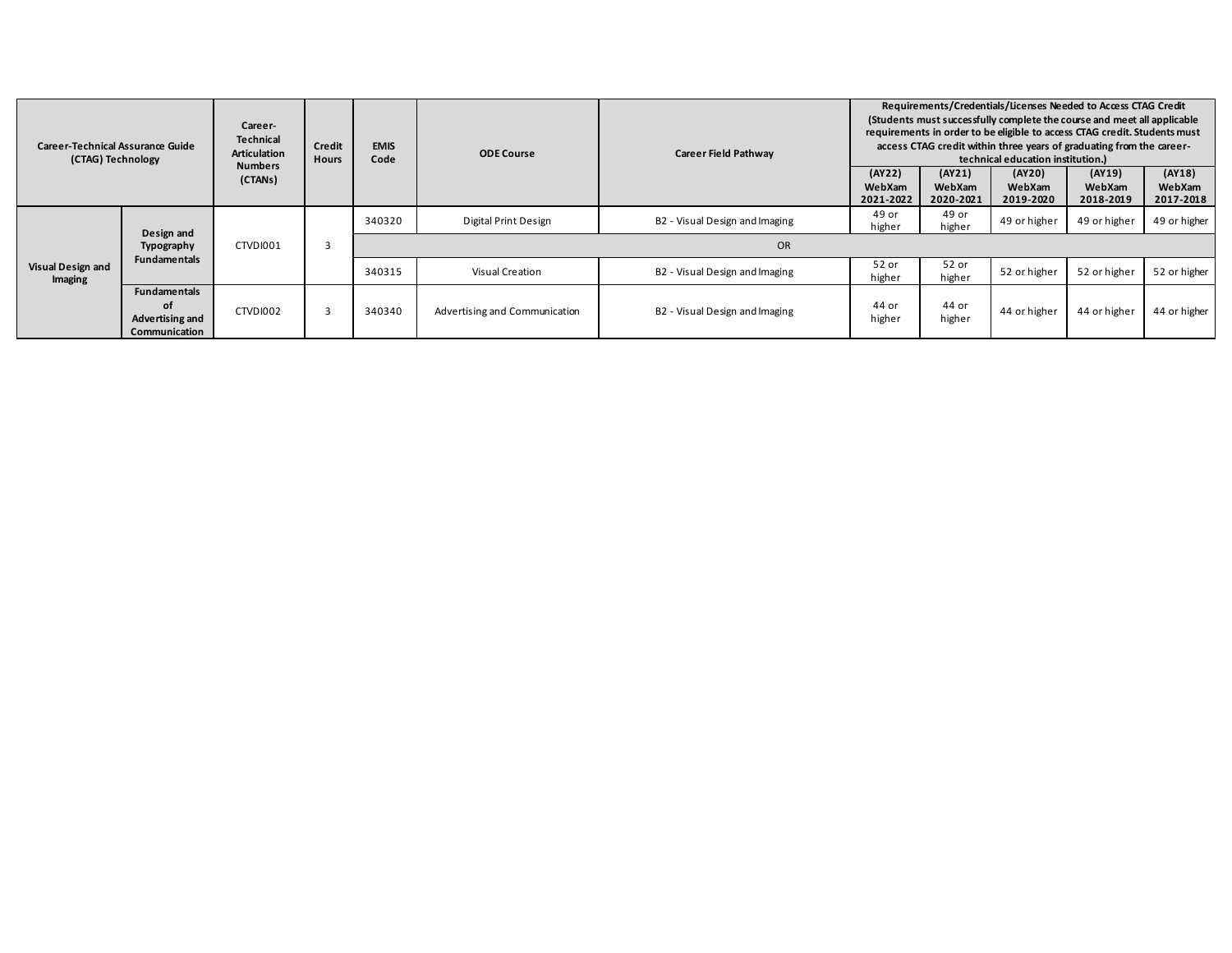## SECTION II

CTAGs/CTANs where there is not an alignment with an ODE course CTAGs/CTANs that are available for submission by an Ohio Technical Center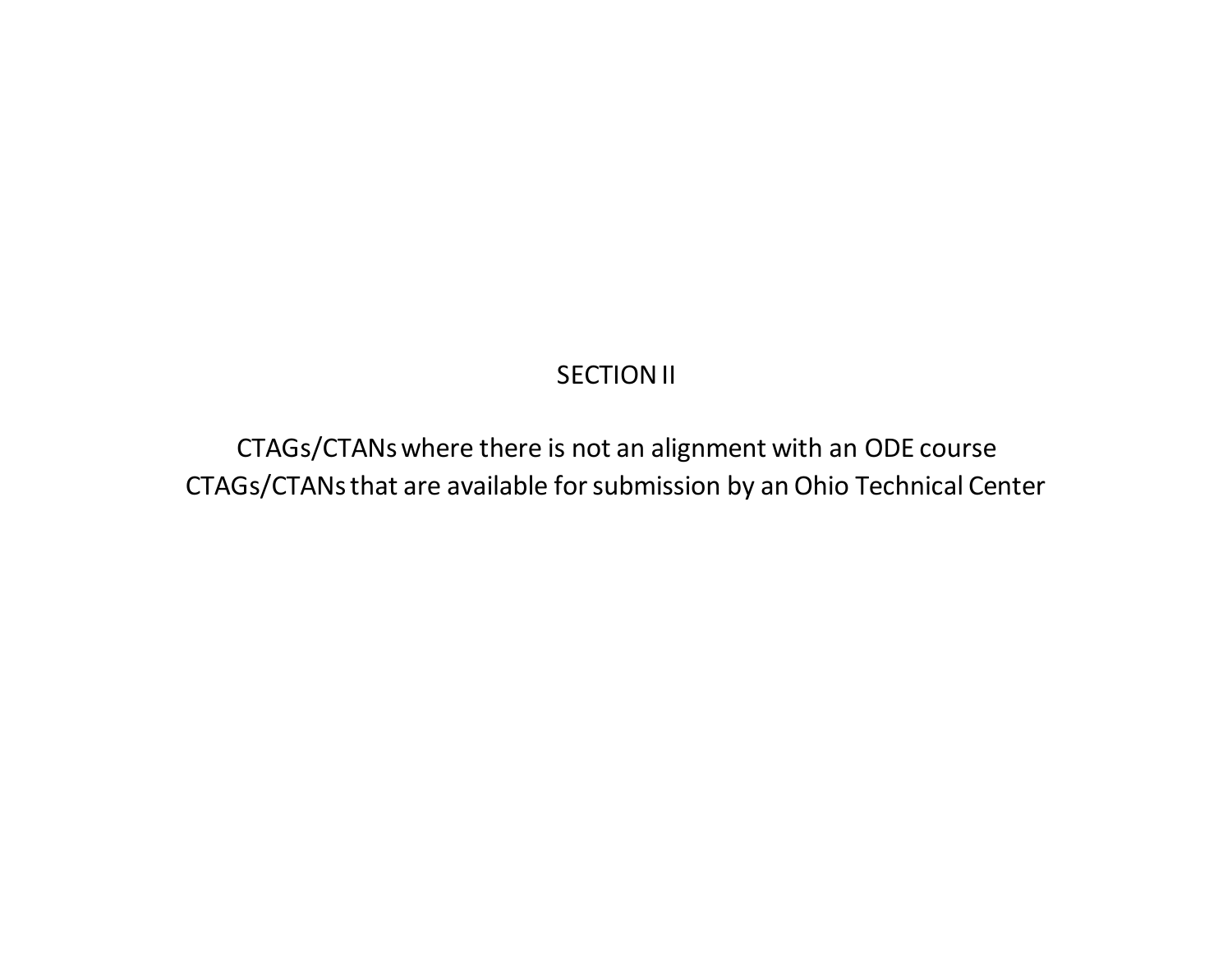|                                                                                   | <b>Career-Technical Assurance Guide</b><br>(CTAG) Technology | <b>Career-Technical</b><br><b>Articulation</b><br><b>Numbers</b><br>(CTANs) | <b>Credit Hours</b>                                                                                                                                                               | Submission Requirements (Requires manual entry into CEMS)                                                                                                                                                                                                                                                                                                 | Requirements/Credentials/Licenses Needed to Access CTAG Credit<br>(Students must successfully complete the course and meet all<br>applicable requirements in order to be eligible to access CTAG<br>credit. Students must access CTAG credit within three years of<br>graduating from the career-technical education institution.) |
|-----------------------------------------------------------------------------------|--------------------------------------------------------------|-----------------------------------------------------------------------------|-----------------------------------------------------------------------------------------------------------------------------------------------------------------------------------|-----------------------------------------------------------------------------------------------------------------------------------------------------------------------------------------------------------------------------------------------------------------------------------------------------------------------------------------------------------|------------------------------------------------------------------------------------------------------------------------------------------------------------------------------------------------------------------------------------------------------------------------------------------------------------------------------------|
|                                                                                   | Introduction to<br>Automotive                                | CTAUT005                                                                    | $\overline{2}$                                                                                                                                                                    | Secondary CTE institutions: submission via manual entry into CEMS is required.<br>Please contact OATN staff for submission guidance. Institutions must provide<br>evidence that is teaching ODE course 177000 (Ground Transportation Maintenance)<br>and possesses National Automotive Technicians Education Foundation (NATEF)<br>program accreditation. | The student must provide proof to the receiving institution that they:<br>1) successfully completed ODE course 177000; and 2) passed the<br>ASE/NATEF examination for Maintenance and Light Repair or<br>Automotive Service and Technology.                                                                                        |
| Automotive                                                                        | Service and Repair                                           |                                                                             |                                                                                                                                                                                   | Ohio Technical Centers: program submission via manual entry into CEMS is required.<br>Please contact OATN staff for submission guidance. Institutions must provide<br>evidence that is possesses National Automotive Technicians Education Foundation<br>(NATEF) program accreditation.                                                                   | The student must provide proof to the receiving institution that they:<br>1) successfully completed a NATEF accredited program at an<br>approved OTC; and 2) passed the ASE/NATEF examination for<br>Maintenance and Light Repair or Automotive Service and Technology.                                                            |
| <b>Technology</b>                                                                 | Introduction to<br><b>Medium</b> and<br>Heavy                | CTAUT006                                                                    | $\overline{2}$                                                                                                                                                                    | Secondary CTE institutions: submission via manual entry into CEMS is required.<br>Please contact OATN staff for submission guidance. Institutions must provide<br>evidence that is teaching ODE course 177000 (Ground Transportation Maintenance)<br>and possesses National Automotive Technicians Education Foundation (NATEF)<br>program accreditation. | The student must provide proof to the receiving institution that they:<br>1) successfully completed ODE course 177000; and 2) passed the<br>ASE/NATEF examination for Medium/Heavy Truck Service and Repair.                                                                                                                       |
|                                                                                   | Transportation<br>Equipment<br><b>Technology</b>             |                                                                             |                                                                                                                                                                                   | Ohio Technical Centers: program submission via manual entry into CEMS is required.<br>Please contact OATN staff for submission guidance. Institutions must provide<br>evidence that is possesses National Automotive Technicians Education Foundation<br>(NATEF) program accreditation.                                                                   | The student must provide proof to the receiving institution that they:<br>1) successfully completed a NATEF accredited program at an<br>approved OTC; and 2) passed the ASE/NATEF examination for<br>Medium/Heavy Truck Service and Repair.                                                                                        |
|                                                                                   | Emergency<br>Medical<br>Responder                            | CTEMS001                                                                    | $\overline{2}$                                                                                                                                                                    |                                                                                                                                                                                                                                                                                                                                                           | The student must provide proof to the receiving institution that they:<br>1) successfully completed an approved program; and 2) possess a<br>current and valid Emergency Medical Responder Certificate.                                                                                                                            |
| Emergency                                                                         | Emergency<br><b>Medical</b><br>Technician                    |                                                                             | $\overline{7}$                                                                                                                                                                    | Ohio Technical Centers and secondary CTE institutions: program submission via<br>manual entry into CEMS is required. Please contact OATN staff for submission<br>guidance. Institutions must submit evidence that the program is approved at each                                                                                                         | The student must provide proof to the receiving institution that they:<br>1) successfully completed an approved program; and 2) possess a<br>current and valid Emergency Medical Technician Certificate.                                                                                                                           |
| <b>Medical Services*</b><br>Advanced<br>Emergency<br><b>Medical</b><br>Technician | CTEMS003                                                     | 8                                                                           | program level by the appropriate agency (Ohio Department of Public Safety, Division<br>of Emergency Medical Services, and the National Highway Traffic Safety<br>Administration). | The student must provide proof to the receiving institution that they:<br>1) successfully completed an approved program; and 2) possess a<br>current and valid Advanced Emergency Medical Technician<br>Certificate.                                                                                                                                      |                                                                                                                                                                                                                                                                                                                                    |
| Paramedic                                                                         |                                                              | CTEMS004                                                                    | 30                                                                                                                                                                                |                                                                                                                                                                                                                                                                                                                                                           | The student must provide proof to the receiving institution that they:<br>1) successfully completed an approved program; and 2) possess a<br>current and valid Ohio Paramedic Certificate.                                                                                                                                         |

\*EMT curricula leading to the various credentials are separate endeavors. That is, the EMT-B curriculum does not replace any portion of the EMT-I or P curriculum. The same is true for the EMT-I curriculum. It does not repl either the EMT-B or P arriculum. Thus, students holding EMT-B certificates desiring to advance to EMT-I or EMT-P are required to take all portions of the EMT-I or EMT-P arriculum and would earn credits assigned to each cur college or university. However, the state statute allows medical and program directors to award "previous training credit" for those holding EMT-I certificates who desire to enter an EMT-P training program. As a result, st Semester hours for EMT-P, in addition to 8 Semester hours toward EMT-I.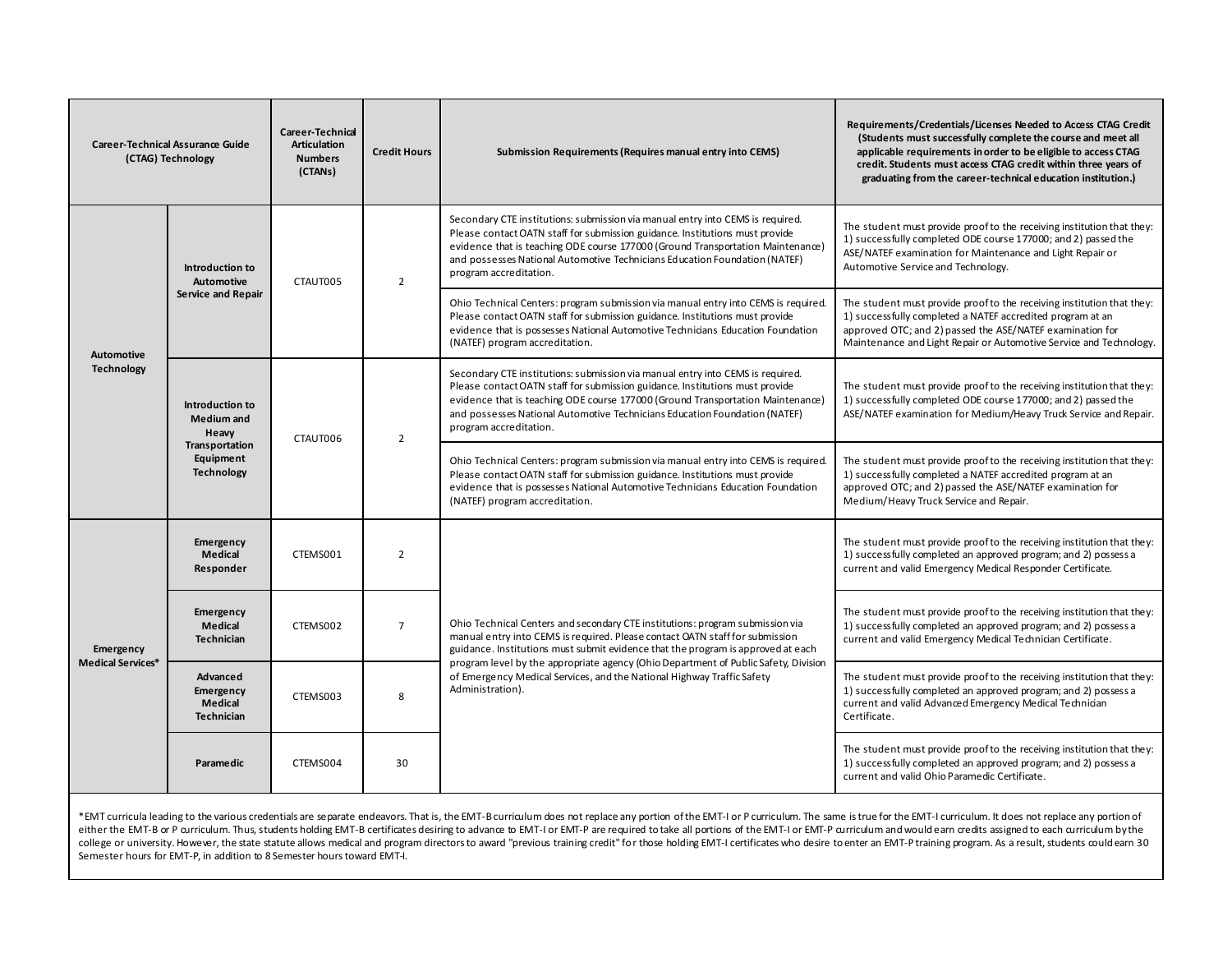|                                                                                                | <b>Career-Technical Assurance Guide</b><br>(CTAG) Technology                           | Career-Technical<br><b>Articulation</b><br><b>Numbers</b><br>(CTANs) | <b>Credit Hours</b> | Submission Requirements (Requires manual entry into CEMS)                                                                                                                                                                                                                                                            | Requirements/Credentials/Licenses Needed to Access CTAG Credit<br>(Students must successfully complete the course and meet all<br>applicable requirements in order to be eligible to access CTAG<br>credit. Students must access CTAG credit within three years of<br>graduating from the career-technical education institution.) |
|------------------------------------------------------------------------------------------------|----------------------------------------------------------------------------------------|----------------------------------------------------------------------|---------------------|----------------------------------------------------------------------------------------------------------------------------------------------------------------------------------------------------------------------------------------------------------------------------------------------------------------------|------------------------------------------------------------------------------------------------------------------------------------------------------------------------------------------------------------------------------------------------------------------------------------------------------------------------------------|
| Engineering<br><b>Technology:</b><br><b>Electrical</b>                                         | <b>DC Circuits</b>                                                                     | CTEET001<br>(OAN OET001)                                             | 3                   | Ohio Technical Centers: program submission via manual entry into CEMS is required.<br>Please contact OATN staff for submission guidance.                                                                                                                                                                             | Adult career-technical students must successfully complete an<br>approved Electronics program at an Ohio Technical Center. Students<br>must also complete the requirement for College Algebra at the<br>matriculating institution in order to receive credit for DC Circuits.                                                      |
| <b>Fire Science</b>                                                                            | <b>Fire Fighter I</b>                                                                  | CTFF002                                                              | $\overline{7}$      | Ohio Technical Centers and secondary CTE institutions: program submission via<br>manual entry into CEMS is required. Please contact OATN staff for submission<br>guidance. Institutions must submit evidence that the program is state chartered in                                                                  | The student must provide proof to the receiving institution that they:<br>1) successfully completed an approved program; and 2) possess a<br>current and valid Ohio Fire Fighter I Certification (NIMS 100 and 700<br>are required).                                                                                               |
| Technology**                                                                                   | <b>Fire Fighter II</b>                                                                 | CTFF003                                                              | 11                  | each area by the Ohio Department of Public Safety, Division of Emergency Medical<br>Services, or Office of Fire Science.                                                                                                                                                                                             | The student must provide proof to the receiving institution that they:<br>1) successfully completed an approved program; and 2) possess a<br>current and valid current Ohio Fire Fighter I and II certifications or an<br>Ohio Fire Fighter II Certification.                                                                      |
|                                                                                                | awarded toward Fire Fighter II.                                                        |                                                                      |                     | **Credit hours listed for each CTAN for Fire Fighter programs are maximum hours awarded up to each level of training. For example, if a student has successfully completed and earned credit for Fire Fighter I, seven semeste                                                                                       |                                                                                                                                                                                                                                                                                                                                    |
| Hospitality,<br>Tourism, and<br><b>Culinary Arts</b>                                           | Sanitation and<br>Safety                                                               | CTCF001                                                              | $\overline{2}$      | Secondary CTE institutions: program submission via manual entry into CEMS is<br>required. Please contact OATN staff for submission guidance. The institution must<br>currently offer the ServSafe--National Restaurant Association Program and provide<br>documentation for an instructor who is ServSafe certified. | The student must hold a current ServSafe Manager certification<br>offered through the National Restaurant Association to receive credit.                                                                                                                                                                                           |
|                                                                                                | Cisco I: CCNA-7<br>Introduction to<br><b>Networks</b>                                  | CTIT017                                                              | $3 - 4$             |                                                                                                                                                                                                                                                                                                                      | The student must successfully complete the CISCO course and pass<br>applicable semester tests in Cisco I curriculum OR hold current Cisco<br>certification (CCNA certificate, CCT certificate).                                                                                                                                    |
| Information<br>Support<br>Services/Network<br>Systems                                          | Cisco II: CCNA-7<br>Switching,<br>Routing, and<br><b>Wireless Essentials</b><br>(SRWE) | CTIT018                                                              | $3 - 4$             | Secondary CTE institutions: program submission via manual entry into CEMS is<br>required. Please contact OATN staff for submission guidance. The institution must<br>submit evidence that it is offering an approved CISCO curriculum.                                                                               | The student must successfully complete the CISCO course and pass                                                                                                                                                                                                                                                                   |
| Cisco III: CCNA-7<br><b>Enterprise</b><br>Networking,<br>Security, and<br>Automation<br>(ENSA) | CTIT019                                                                                | $3 - 4$                                                              |                     | applicable semester tests in Gsco II/III curriculum OR hold current<br>Cisco certification (CCNA certificate).                                                                                                                                                                                                       |                                                                                                                                                                                                                                                                                                                                    |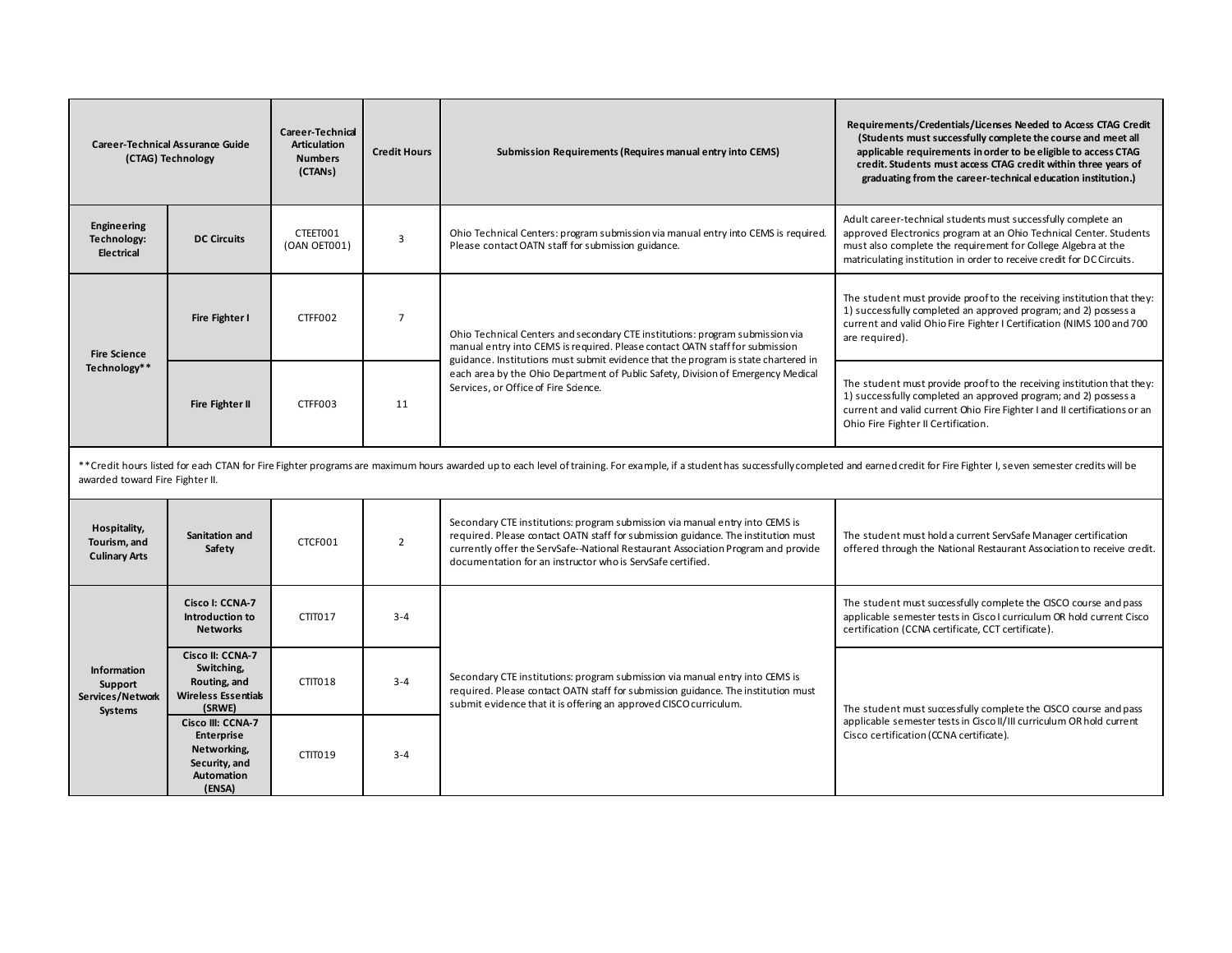|                               | <b>Basic</b><br>Administrative<br><b>Functions</b> | CTMAT004               | 1               |                                                                                                                                                                                                                                                                                                                              |                                                                                                                                                                                                                                                                                |
|-------------------------------|----------------------------------------------------|------------------------|-----------------|------------------------------------------------------------------------------------------------------------------------------------------------------------------------------------------------------------------------------------------------------------------------------------------------------------------------------|--------------------------------------------------------------------------------------------------------------------------------------------------------------------------------------------------------------------------------------------------------------------------------|
|                               | Perform<br><b>Bookkeeping</b><br><b>Functions</b>  | CTMAT005               | $\overline{2}$  |                                                                                                                                                                                                                                                                                                                              |                                                                                                                                                                                                                                                                                |
|                               | Process Insurance<br>Claims                        | CTMAT006               | 3               | Ohio Technical Centers and secondary CTE institutions: program submission via<br>manual entry into CEMS is required. Please contact OATN staff for submission                                                                                                                                                                | The student must provide proof to the receiving institution that they:<br>1) hold the Certified Medical Assistant credential by the Certifying                                                                                                                                 |
| <b>Medical Assisting</b>      | <b>Fundamental</b><br><b>Procedures</b>            | CTMAT008               | 3               | guidance. Institutions must submit evidence that Ohio Department of Education<br>approved programs are accredited by the Commission on Accreditation of Allied<br>Health Education Programs (CAAHEP) or programs with documentation from the                                                                                 | Board of the American Association of Medical Assistants (CMA-<br>AAMA) or the Registered Medical Assistant credential by the<br>American Medical Technologists (RMA-AMT), and 2) that they have                                                                                |
|                               | Specimen<br><b>Collection</b>                      | CTMAT009               | $\overline{2}$  | American Medical Technologist that completers are eligible for the RMA<br>examination.                                                                                                                                                                                                                                       | completed a medical assisting program approved by the Ohio<br>Department of Education.                                                                                                                                                                                         |
|                               | <b>Diagnostic Testing</b>                          | CTMAT010               | $\overline{2}$  |                                                                                                                                                                                                                                                                                                                              |                                                                                                                                                                                                                                                                                |
|                               | <b>Patient Care</b>                                | CTMAT011               | 5               |                                                                                                                                                                                                                                                                                                                              |                                                                                                                                                                                                                                                                                |
| <b>Nursing</b>                | <b>Practical Nursing</b>                           | CTLPRN001              | 10<br>(minimum) | Ohio Technical Centers and secondary CTE institutions: program submission via<br>manual entry into CEMS is required. Please contact OATN staff for submission<br>guidance. Institutions must submit evidence that the program is a pre-licensure<br>practical nurse education program approved by the Ohio Board of Nursing. | The student must provide proof to the receiving institution that they:<br>1) hold a current license to practice as a Licensed Practical/Vocational<br>Nurse, and 2) have completed a pre-licensure practical nurse<br>education program approved by the Ohio Board of Nursing. |
| <b>OSHA Safety</b>            | 10 Hour Safety                                     | CTS001<br>(OAN ORE004) | $\mathbf{1}$    | Ohio Technical Centers and secondary CTE institutions: program submission via<br>manual entry into CEMS is required. Please contact OATN staff for submission<br>guidance. Institutions must submit evidence that it is offering an approved OSHA 10-<br>hour curriculum.                                                    | The student must provide proof to the receiving institution that they<br>hold a current and valid OHSA 10-hour safety card.                                                                                                                                                    |
|                               | Introduction to<br>Pharmacy<br>Technician          | CTPT001                | 5               | Ohio Technical Centers and secondary CTE institutions: program submission via<br>manual entry into CEMS is required. Please contact OATN staff for submission<br>guidance. A pharmacy program must contain 350 hours of instruction. CTPT001 must<br>contain at least 75 hours.                                              |                                                                                                                                                                                                                                                                                |
| Pharmacy<br><b>Technician</b> | Pharmacy<br>Concepts                               | CTPT002                | 5               | Ohio Technical Centers and secondary CTE institutions: program submission via<br>manual entry into CEMS is required. Please contact OATN staff for submission<br>guidance. A pharmacy program must contain 350 hours of instruction. CTPT002 must<br>contain at least 75 hours.                                              | Current and valid Pharmacy Technician Certification Board (PTCB)<br>Certification is required in order to access CTAG credit.                                                                                                                                                  |
|                               | Pharmacy<br>Laboratory/Clinical<br>Experience      | CTPT003                | $\overline{3}$  | Ohio Technical Centers and secondary CTE institutions: program submission via<br>manual entry into CEMS is required. Please contact OATN staff for submission<br>guidance. A pharmacy program must contain 350 hours of instruction. CTPT003 must<br>contain at least 225 clock hours of psychomotor experiences.            |                                                                                                                                                                                                                                                                                |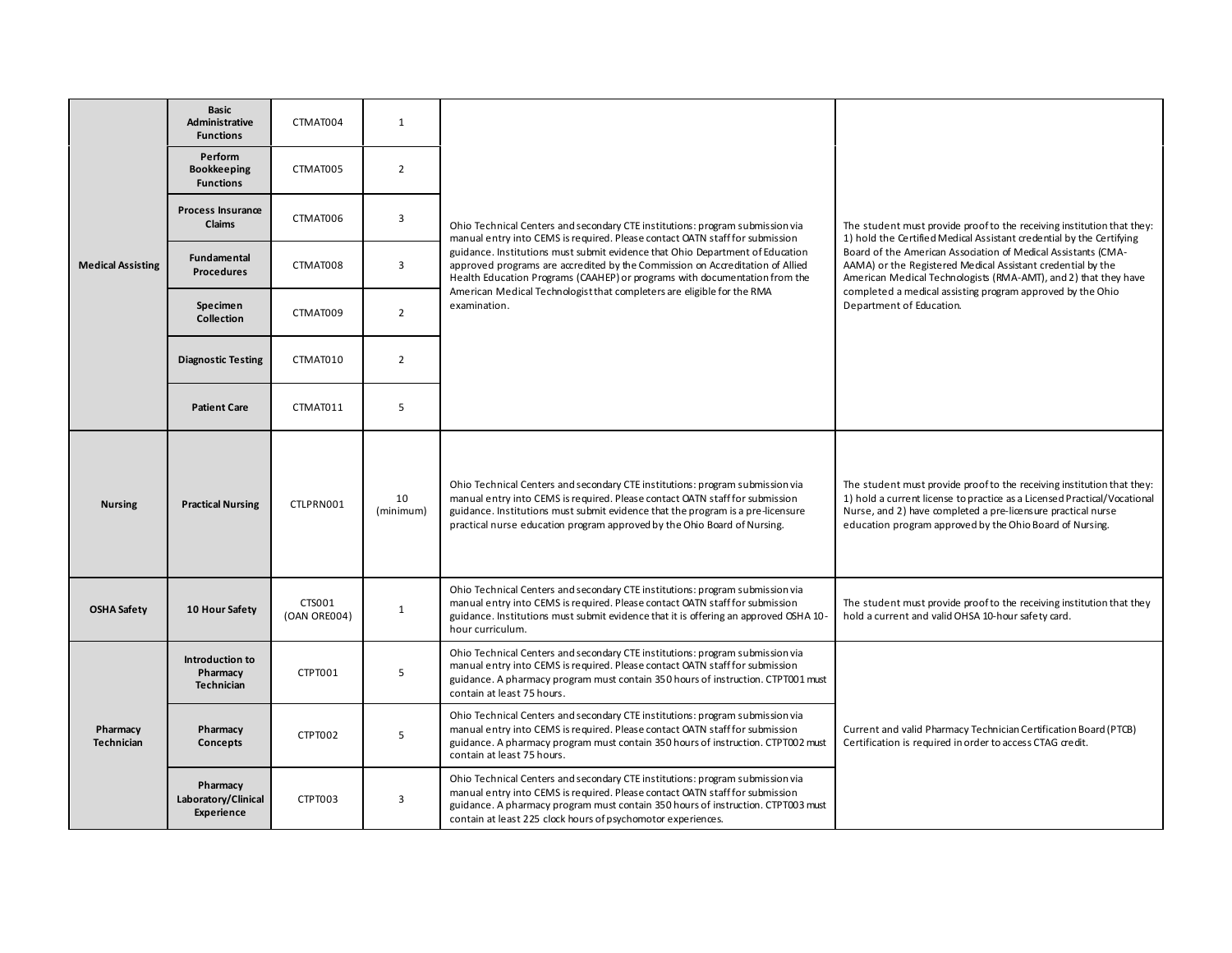| Phlebotomy | CTP001 |  | Ohio Technical Centers and secondary CTE institutions: program submission via<br>manual entry into CEMS is required. Please contact OATN staff for submission<br>guidance. Institutions must provide evidence that the program is approved by the<br>National Accrediting Agency for Clinical Lab Sciences or evidence that the program<br>contains 40 hours of didactic and 100 hours of clinical training. | The American Society for Clinical Pathology (ASCP) phlebotomy<br>credential is required. Eligibility for this credential is high school<br>diploma and completion of a program approved by the National<br>Accreditation Agency for Clinical Lab Sciences or high school diploma<br>and completion of a course with 40 hours of didactic and 100 hours of<br>clinical training. Based on ASCP requirements, students must have "a<br>minimum of 100 successful unaided blood collections, induding<br>venipunctures and skin punctures." |
|------------|--------|--|--------------------------------------------------------------------------------------------------------------------------------------------------------------------------------------------------------------------------------------------------------------------------------------------------------------------------------------------------------------------------------------------------------------|------------------------------------------------------------------------------------------------------------------------------------------------------------------------------------------------------------------------------------------------------------------------------------------------------------------------------------------------------------------------------------------------------------------------------------------------------------------------------------------------------------------------------------------|
|------------|--------|--|--------------------------------------------------------------------------------------------------------------------------------------------------------------------------------------------------------------------------------------------------------------------------------------------------------------------------------------------------------------------------------------------------------------|------------------------------------------------------------------------------------------------------------------------------------------------------------------------------------------------------------------------------------------------------------------------------------------------------------------------------------------------------------------------------------------------------------------------------------------------------------------------------------------------------------------------------------------|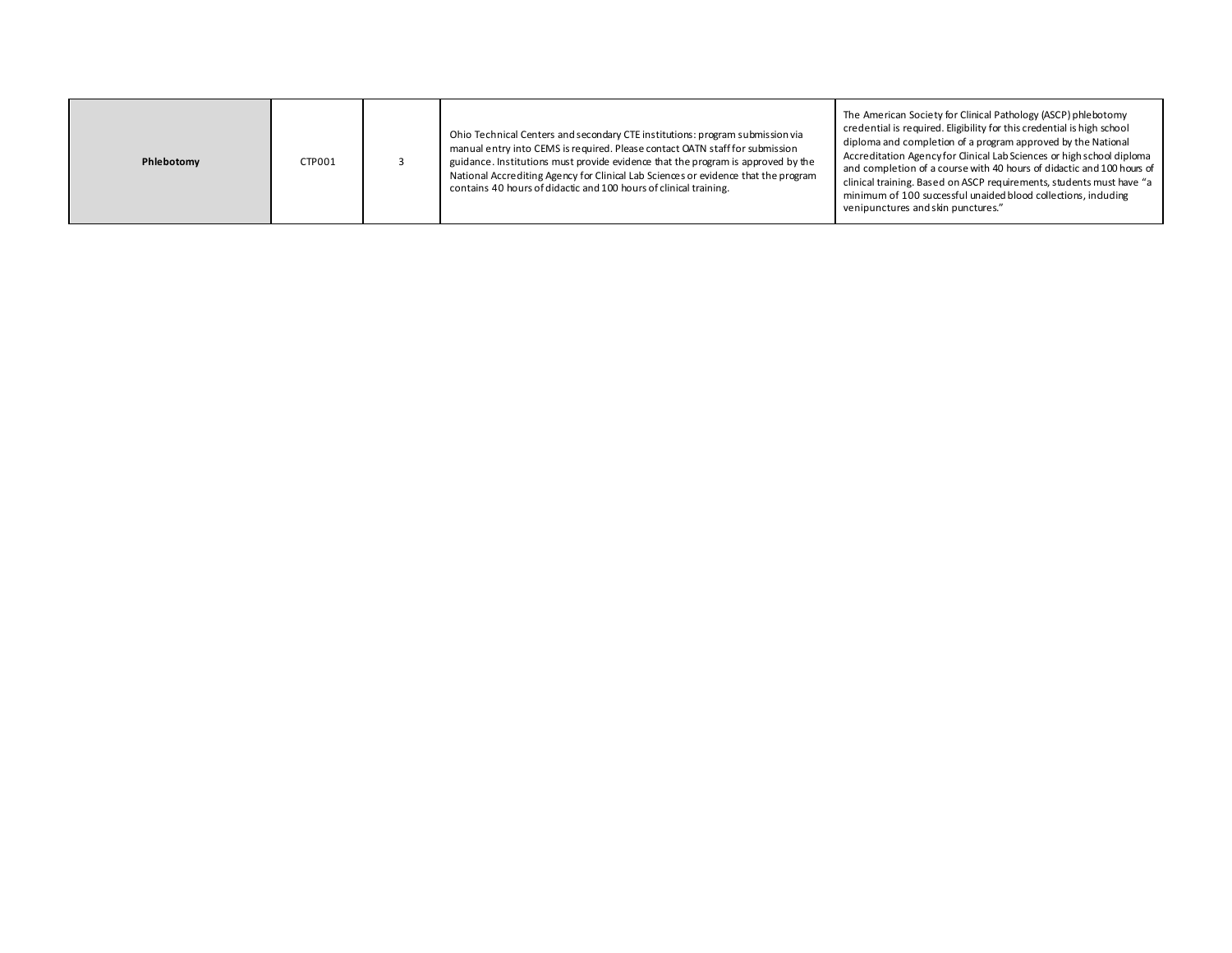## SECTION III

CTAGs/CTANs currently under review Inactive CTAGs/CTANs for which students may still access credit